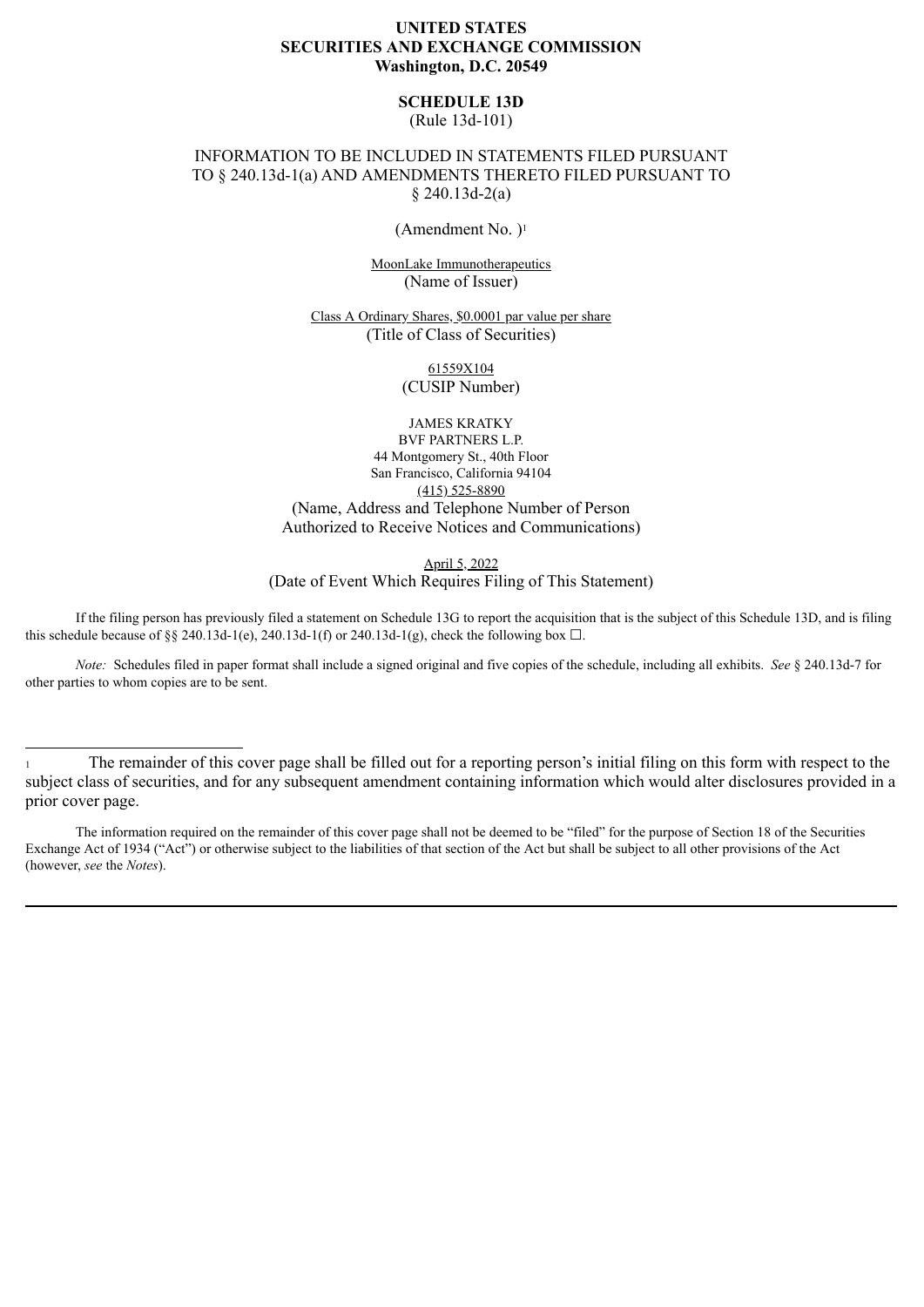| $\overline{1}$                         | NAME OF REPORTING PERSON                                |                                                                                   |                 |
|----------------------------------------|---------------------------------------------------------|-----------------------------------------------------------------------------------|-----------------|
|                                        |                                                         |                                                                                   |                 |
| $\overline{2}$                         |                                                         | BIOTECHNOLOGY VALUE FUND, L.P.                                                    | $(a) \boxtimes$ |
|                                        | CHECK THE APPROPRIATE BOX IF A MEMBER OF A GROUP<br>(b) |                                                                                   |                 |
|                                        |                                                         |                                                                                   |                 |
| $\mathfrak{Z}$                         | <b>SEC USE ONLY</b>                                     |                                                                                   |                 |
|                                        |                                                         |                                                                                   |                 |
| $\overline{4}$                         |                                                         |                                                                                   |                 |
|                                        | <b>SOURCE OF FUNDS</b>                                  |                                                                                   |                 |
|                                        | <b>WC</b>                                               |                                                                                   |                 |
| 5                                      |                                                         | CHECK BOX IF DISCLOSURE OF LEGAL PROCEEDINGS IS REQUIRED PURSUANT TO ITEM 2(d) OR | $\Box$          |
|                                        | 2(e)                                                    |                                                                                   |                 |
|                                        |                                                         |                                                                                   |                 |
| 6                                      |                                                         | CITIZENSHIP OR PLACE OF ORGANIZATION                                              |                 |
|                                        |                                                         |                                                                                   |                 |
|                                        | <b>DELAWARE</b>                                         |                                                                                   |                 |
| <b>NUMBER OF</b>                       | $\overline{7}$                                          | <b>SOLE VOTING POWER</b>                                                          |                 |
| <b>SHARES</b>                          |                                                         |                                                                                   |                 |
| <b>BENEFICIALLY</b><br><b>OWNED BY</b> | $\overline{8}$                                          | $-0-$<br><b>SHARED VOTING POWER</b>                                               |                 |
| <b>EACH</b>                            |                                                         |                                                                                   |                 |
| <b>REPORTING</b>                       |                                                         | 11,265,678                                                                        |                 |
| PERSON WITH                            | $\mathbf{Q}$                                            | <b>SOLE DISPOSITIVE POWER</b>                                                     |                 |
|                                        |                                                         |                                                                                   |                 |
|                                        |                                                         | $-0-$                                                                             |                 |
|                                        | 10                                                      | <b>SHARED DISPOSITIVE POWER</b>                                                   |                 |
|                                        |                                                         | 11,265,678                                                                        |                 |
| 11                                     |                                                         | AGGREGATE AMOUNT BENEFICIALLY OWNED BY EACH REPORTING PERSON                      |                 |
|                                        |                                                         |                                                                                   |                 |
|                                        | 11,265,678                                              |                                                                                   |                 |
| 12                                     |                                                         | CHECK BOX IF THE AGGREGATE AMOUNT IN ROW (11) EXCLUDES CERTAIN SHARES             | $\Box$          |
|                                        |                                                         |                                                                                   |                 |
| 13                                     |                                                         | PERCENT OF CLASS REPRESENTED BY AMOUNT IN ROW (11)                                |                 |
|                                        |                                                         |                                                                                   |                 |
|                                        | 30.5%                                                   |                                                                                   |                 |
| 14                                     | TYPE OF REPORTING PERSON                                |                                                                                   |                 |
|                                        | PN                                                      |                                                                                   |                 |
|                                        |                                                         |                                                                                   |                 |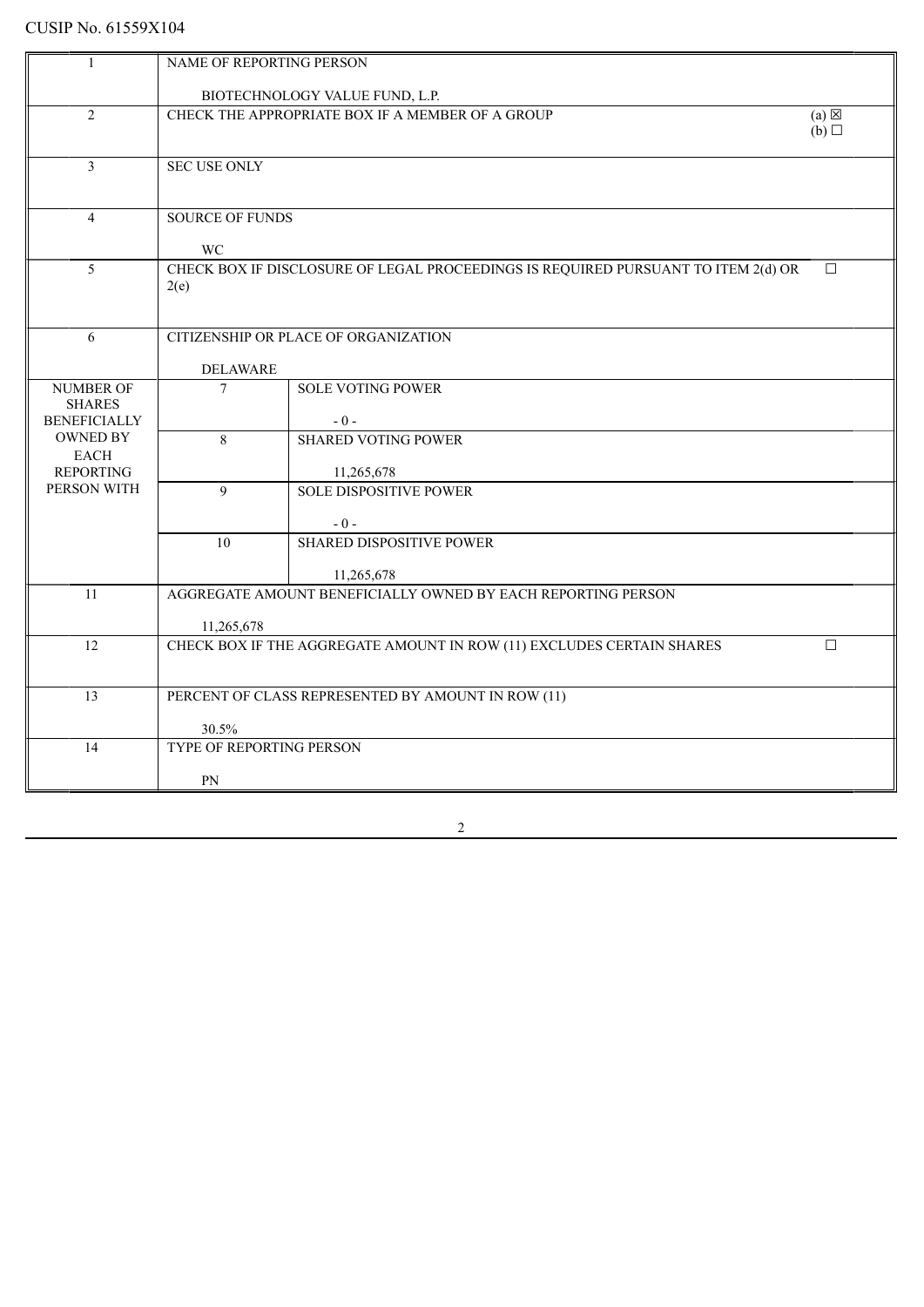|                                | NAME OF REPORTING PERSON                                            |                                                                                   |        |  |  |
|--------------------------------|---------------------------------------------------------------------|-----------------------------------------------------------------------------------|--------|--|--|
|                                | <b>BVF I GP LLC</b>                                                 |                                                                                   |        |  |  |
| 2                              | CHECK THE APPROPRIATE BOX IF A MEMBER OF A GROUP<br>$(a) \boxtimes$ |                                                                                   |        |  |  |
|                                |                                                                     |                                                                                   | (b)    |  |  |
| $\mathfrak{Z}$                 | <b>SEC USE ONLY</b>                                                 |                                                                                   |        |  |  |
|                                |                                                                     |                                                                                   |        |  |  |
|                                |                                                                     |                                                                                   |        |  |  |
| $\overline{4}$                 | <b>SOURCE OF FUNDS</b>                                              |                                                                                   |        |  |  |
|                                | $\rm AF$                                                            |                                                                                   |        |  |  |
| 5                              |                                                                     | CHECK BOX IF DISCLOSURE OF LEGAL PROCEEDINGS IS REQUIRED PURSUANT TO ITEM 2(d) OR | $\Box$ |  |  |
|                                | 2(e)                                                                |                                                                                   |        |  |  |
|                                |                                                                     |                                                                                   |        |  |  |
| 6                              |                                                                     | CITIZENSHIP OR PLACE OF ORGANIZATION                                              |        |  |  |
|                                |                                                                     |                                                                                   |        |  |  |
| <b>NUMBER OF</b>               | <b>DELAWARE</b><br>$\tau$                                           | <b>SOLE VOTING POWER</b>                                                          |        |  |  |
| <b>SHARES</b>                  |                                                                     |                                                                                   |        |  |  |
| <b>BENEFICIALLY</b>            |                                                                     | $-0-$                                                                             |        |  |  |
| <b>OWNED BY</b><br><b>EACH</b> | $\overline{8}$                                                      | <b>SHARED VOTING POWER</b>                                                        |        |  |  |
| <b>REPORTING</b>               |                                                                     | 11,265,678                                                                        |        |  |  |
| PERSON WITH                    | $\overline{9}$                                                      | <b>SOLE DISPOSITIVE POWER</b>                                                     |        |  |  |
|                                |                                                                     | $-0-$                                                                             |        |  |  |
|                                | $\overline{10}$                                                     | <b>SHARED DISPOSITIVE POWER</b>                                                   |        |  |  |
|                                |                                                                     |                                                                                   |        |  |  |
| 11                             |                                                                     | 11,265,678<br>AGGREGATE AMOUNT BENEFICIALLY OWNED BY EACH REPORTING PERSON        |        |  |  |
|                                |                                                                     |                                                                                   |        |  |  |
|                                | 11,265,678                                                          |                                                                                   |        |  |  |
| $\overline{12}$                |                                                                     | CHECK BOX IF THE AGGREGATE AMOUNT IN ROW (11) EXCLUDES CERTAIN SHARES             | $\Box$ |  |  |
|                                |                                                                     |                                                                                   |        |  |  |
| 13                             |                                                                     | PERCENT OF CLASS REPRESENTED BY AMOUNT IN ROW (11)                                |        |  |  |
|                                | 30.5%                                                               |                                                                                   |        |  |  |
| 14                             | <b>TYPE OF REPORTING PERSON</b>                                     |                                                                                   |        |  |  |
|                                |                                                                     |                                                                                   |        |  |  |
|                                | 00                                                                  |                                                                                   |        |  |  |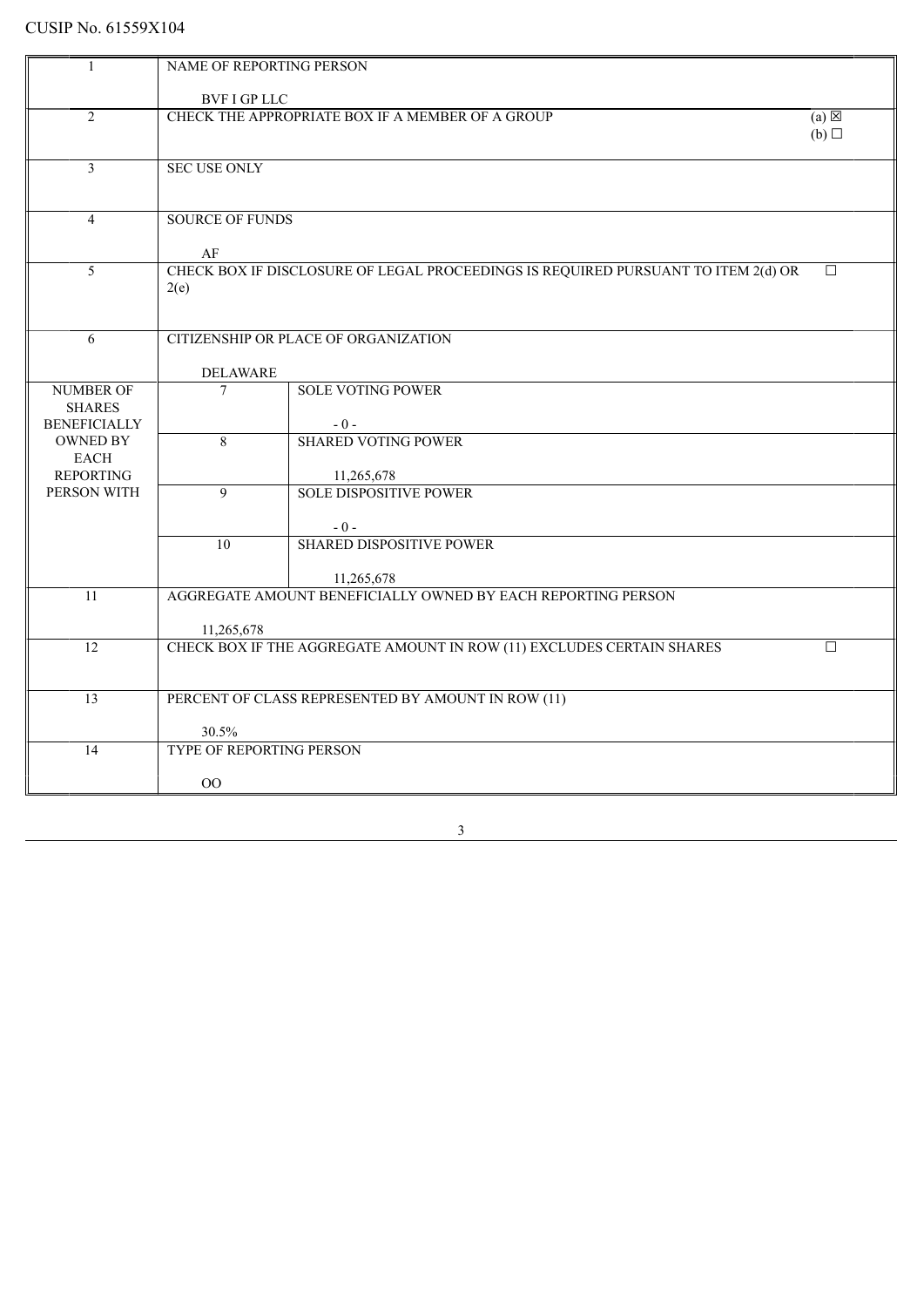|                                   | NAME OF REPORTING PERSON                                            |                                                                                   |        |  |  |
|-----------------------------------|---------------------------------------------------------------------|-----------------------------------------------------------------------------------|--------|--|--|
|                                   |                                                                     |                                                                                   |        |  |  |
|                                   |                                                                     | BIOTECHNOLOGY VALUE FUND II, L.P.                                                 |        |  |  |
| $\overline{2}$                    | CHECK THE APPROPRIATE BOX IF A MEMBER OF A GROUP<br>$(a) \boxtimes$ |                                                                                   |        |  |  |
|                                   |                                                                     |                                                                                   | (b)    |  |  |
| $\overline{3}$                    | <b>SEC USE ONLY</b>                                                 |                                                                                   |        |  |  |
|                                   |                                                                     |                                                                                   |        |  |  |
|                                   |                                                                     |                                                                                   |        |  |  |
| $\overline{4}$                    | <b>SOURCE OF FUNDS</b>                                              |                                                                                   |        |  |  |
|                                   |                                                                     |                                                                                   |        |  |  |
|                                   | <b>WC</b>                                                           |                                                                                   |        |  |  |
| 5                                 |                                                                     | CHECK BOX IF DISCLOSURE OF LEGAL PROCEEDINGS IS REQUIRED PURSUANT TO ITEM 2(d) OR | $\Box$ |  |  |
|                                   | 2(e)                                                                |                                                                                   |        |  |  |
|                                   |                                                                     |                                                                                   |        |  |  |
|                                   |                                                                     |                                                                                   |        |  |  |
| 6                                 |                                                                     | CITIZENSHIP OR PLACE OF ORGANIZATION                                              |        |  |  |
|                                   |                                                                     |                                                                                   |        |  |  |
|                                   | <b>DELAWARE</b>                                                     |                                                                                   |        |  |  |
| <b>NUMBER OF</b><br><b>SHARES</b> | $\overline{7}$                                                      | <b>SOLE VOTING POWER</b>                                                          |        |  |  |
| <b>BENEFICIALLY</b>               |                                                                     | $-0-$                                                                             |        |  |  |
| <b>OWNED BY</b>                   | 8                                                                   | <b>SHARED VOTING POWER</b>                                                        |        |  |  |
| <b>EACH</b>                       |                                                                     |                                                                                   |        |  |  |
| <b>REPORTING</b>                  |                                                                     | 9,005,700                                                                         |        |  |  |
| PERSON WITH                       | $\mathbf Q$                                                         | <b>SOLE DISPOSITIVE POWER</b>                                                     |        |  |  |
|                                   |                                                                     |                                                                                   |        |  |  |
|                                   |                                                                     | $-0-$                                                                             |        |  |  |
|                                   | $\overline{10}$                                                     | <b>SHARED DISPOSITIVE POWER</b>                                                   |        |  |  |
|                                   |                                                                     |                                                                                   |        |  |  |
|                                   |                                                                     | 9,005,700                                                                         |        |  |  |
| 11                                |                                                                     | AGGREGATE AMOUNT BENEFICIALLY OWNED BY EACH REPORTING PERSON                      |        |  |  |
|                                   |                                                                     |                                                                                   |        |  |  |
| 12                                | 9,005,700                                                           | CHECK BOX IF THE AGGREGATE AMOUNT IN ROW (11) EXCLUDES CERTAIN SHARES             | $\Box$ |  |  |
|                                   |                                                                     |                                                                                   |        |  |  |
|                                   |                                                                     |                                                                                   |        |  |  |
| 13                                |                                                                     | PERCENT OF CLASS REPRESENTED BY AMOUNT IN ROW (11)                                |        |  |  |
|                                   |                                                                     |                                                                                   |        |  |  |
|                                   | 24.4%                                                               |                                                                                   |        |  |  |
| 14                                | TYPE OF REPORTING PERSON                                            |                                                                                   |        |  |  |
|                                   |                                                                     |                                                                                   |        |  |  |
|                                   | PN                                                                  |                                                                                   |        |  |  |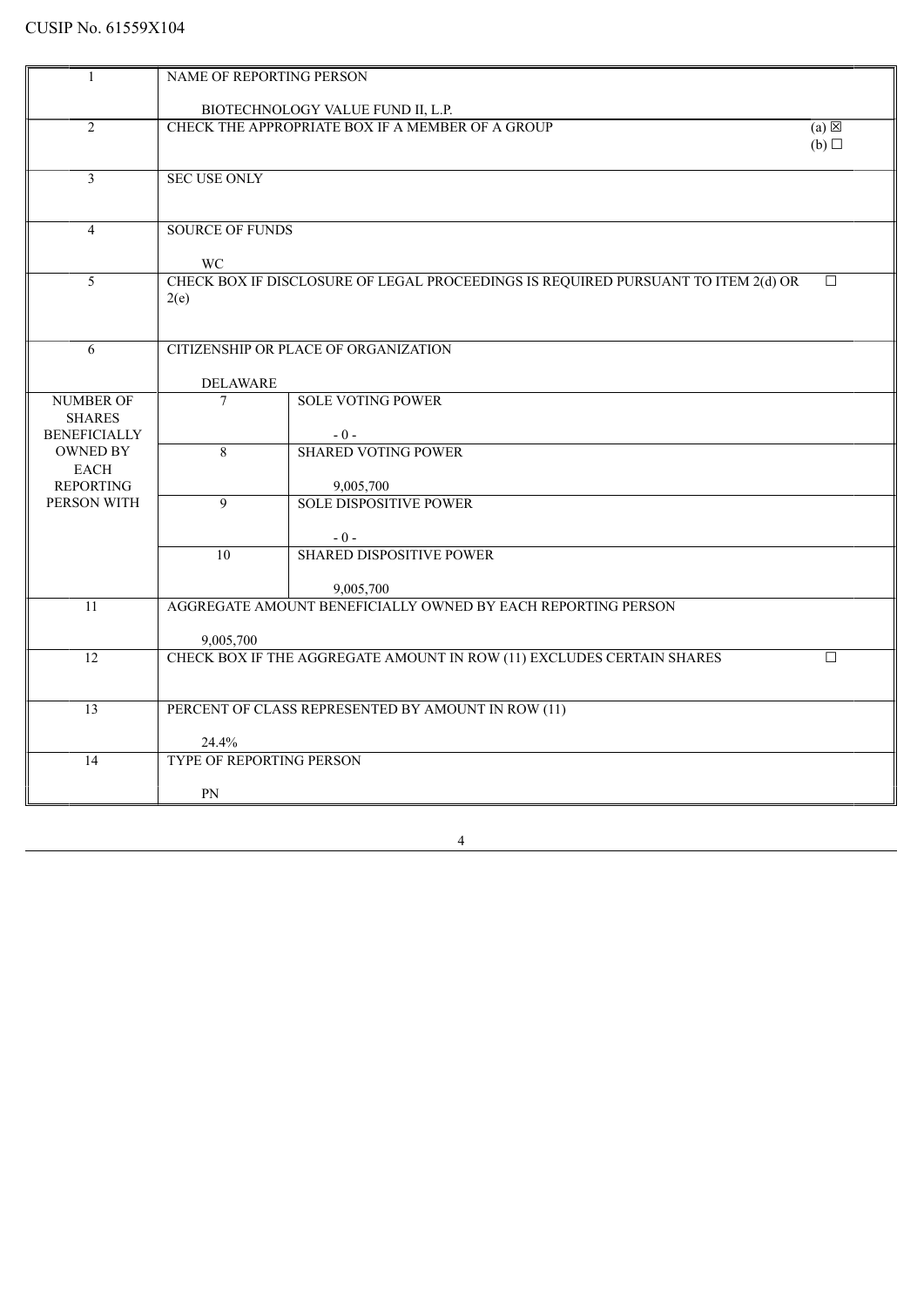| -1                                     | NAME OF REPORTING PERSON                                            |                                                                                   |        |  |
|----------------------------------------|---------------------------------------------------------------------|-----------------------------------------------------------------------------------|--------|--|
|                                        | <b>BVF II GP LLC</b>                                                |                                                                                   |        |  |
| $\overline{2}$                         | CHECK THE APPROPRIATE BOX IF A MEMBER OF A GROUP<br>$(a) \boxtimes$ |                                                                                   |        |  |
|                                        | (b)                                                                 |                                                                                   |        |  |
|                                        |                                                                     |                                                                                   |        |  |
| $\overline{3}$                         | SEC USE ONLY                                                        |                                                                                   |        |  |
|                                        |                                                                     |                                                                                   |        |  |
|                                        | <b>SOURCE OF FUNDS</b>                                              |                                                                                   |        |  |
| 4                                      |                                                                     |                                                                                   |        |  |
|                                        | $\rm AF$                                                            |                                                                                   |        |  |
| $\overline{5}$                         |                                                                     | CHECK BOX IF DISCLOSURE OF LEGAL PROCEEDINGS IS REQUIRED PURSUANT TO ITEM 2(d) OR | $\Box$ |  |
|                                        | 2(e)                                                                |                                                                                   |        |  |
|                                        |                                                                     |                                                                                   |        |  |
| 6                                      |                                                                     | CITIZENSHIP OR PLACE OF ORGANIZATION                                              |        |  |
|                                        |                                                                     |                                                                                   |        |  |
|                                        | <b>DELAWARE</b>                                                     |                                                                                   |        |  |
| <b>NUMBER OF</b>                       | $\overline{7}$                                                      | <b>SOLE VOTING POWER</b>                                                          |        |  |
| <b>SHARES</b>                          |                                                                     |                                                                                   |        |  |
| <b>BENEFICIALLY</b><br><b>OWNED BY</b> |                                                                     | $-0-$<br><b>SHARED VOTING POWER</b>                                               |        |  |
| <b>EACH</b>                            | 8                                                                   |                                                                                   |        |  |
| <b>REPORTING</b>                       |                                                                     | 9,005,700                                                                         |        |  |
| PERSON WITH                            | $\overline{9}$                                                      | <b>SOLE DISPOSITIVE POWER</b>                                                     |        |  |
|                                        |                                                                     |                                                                                   |        |  |
|                                        |                                                                     | $-0-$                                                                             |        |  |
|                                        | 10                                                                  | <b>SHARED DISPOSITIVE POWER</b>                                                   |        |  |
|                                        |                                                                     | 9,005,700                                                                         |        |  |
| 11                                     |                                                                     | AGGREGATE AMOUNT BENEFICIALLY OWNED BY EACH REPORTING PERSON                      |        |  |
|                                        |                                                                     |                                                                                   |        |  |
|                                        | 9,005,700                                                           |                                                                                   |        |  |
| $\overline{12}$                        |                                                                     | CHECK BOX IF THE AGGREGATE AMOUNT IN ROW (11) EXCLUDES CERTAIN SHARES             | $\Box$ |  |
|                                        |                                                                     |                                                                                   |        |  |
| 13                                     |                                                                     | PERCENT OF CLASS REPRESENTED BY AMOUNT IN ROW (11)                                |        |  |
|                                        |                                                                     |                                                                                   |        |  |
|                                        | 24.4%                                                               |                                                                                   |        |  |
| 14                                     | TYPE OF REPORTING PERSON                                            |                                                                                   |        |  |
|                                        | O <sub>O</sub>                                                      |                                                                                   |        |  |
|                                        |                                                                     |                                                                                   |        |  |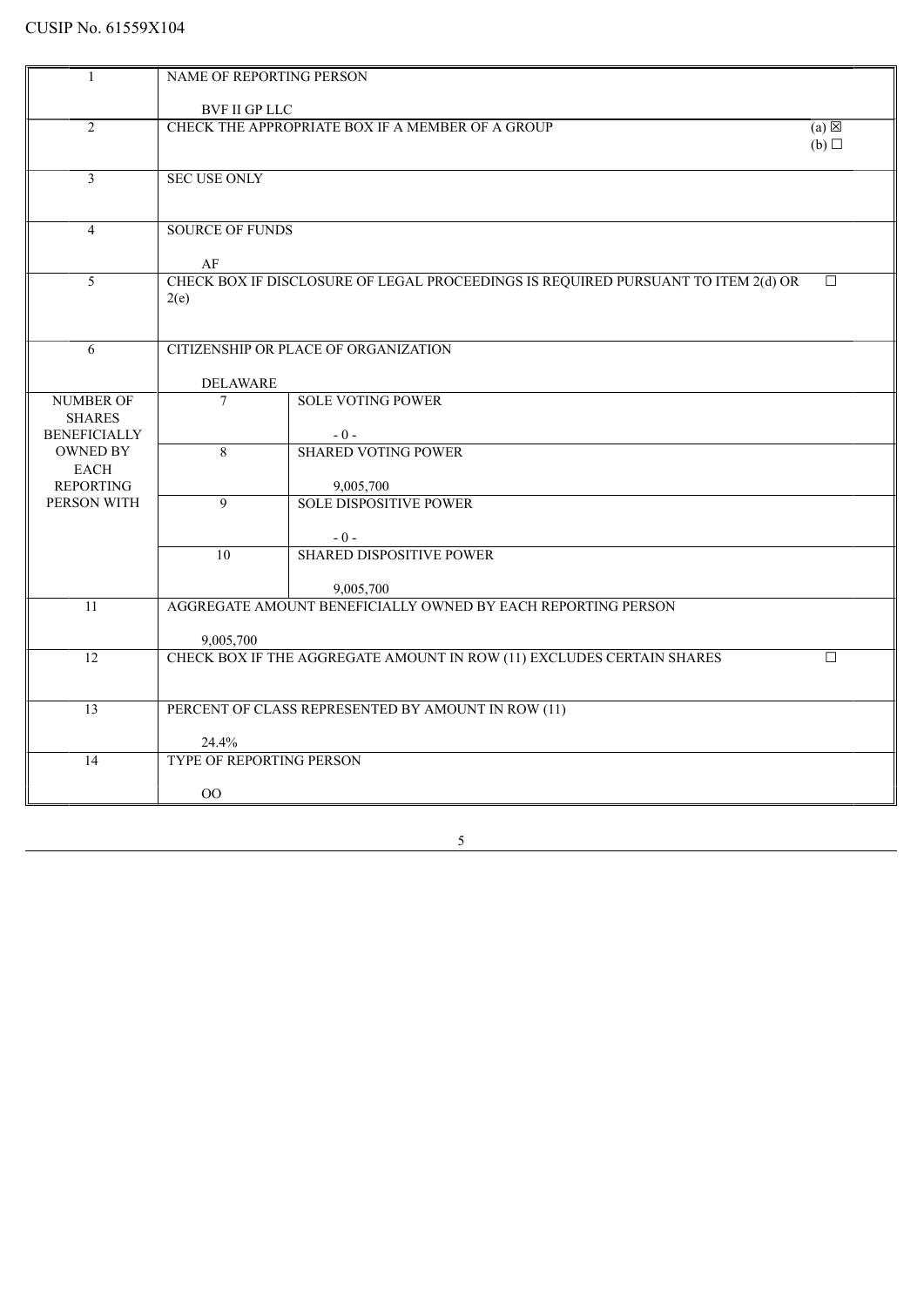| 1                                 | NAME OF REPORTING PERSON                  |                                                                                   |        |  |  |
|-----------------------------------|-------------------------------------------|-----------------------------------------------------------------------------------|--------|--|--|
|                                   | BIOTECHNOLOGY VALUE TRADING FUND OS, L.P. |                                                                                   |        |  |  |
| $\overline{2}$                    |                                           | CHECK THE APPROPRIATE BOX IF A MEMBER OF A GROUP<br>$(a) \boxtimes$               |        |  |  |
|                                   | (b)                                       |                                                                                   |        |  |  |
|                                   |                                           |                                                                                   |        |  |  |
| $\overline{3}$                    | <b>SEC USE ONLY</b>                       |                                                                                   |        |  |  |
|                                   |                                           |                                                                                   |        |  |  |
| $\overline{4}$                    | <b>SOURCE OF FUNDS</b>                    |                                                                                   |        |  |  |
|                                   |                                           |                                                                                   |        |  |  |
|                                   | WC                                        |                                                                                   |        |  |  |
| 5                                 |                                           | CHECK BOX IF DISCLOSURE OF LEGAL PROCEEDINGS IS REQUIRED PURSUANT TO ITEM 2(d) OR | $\Box$ |  |  |
|                                   | 2(e)                                      |                                                                                   |        |  |  |
|                                   |                                           |                                                                                   |        |  |  |
| 6                                 |                                           | CITIZENSHIP OR PLACE OF ORGANIZATION                                              |        |  |  |
|                                   |                                           |                                                                                   |        |  |  |
|                                   | <b>CAYMAN ISLANDS</b>                     |                                                                                   |        |  |  |
| <b>NUMBER OF</b><br><b>SHARES</b> | $\tau$                                    | <b>SOLE VOTING POWER</b>                                                          |        |  |  |
| <b>BENEFICIALLY</b>               |                                           | $-0-$                                                                             |        |  |  |
| <b>OWNED BY</b>                   | 8                                         | <b>SHARED VOTING POWER</b>                                                        |        |  |  |
| <b>EACH</b>                       |                                           |                                                                                   |        |  |  |
| <b>REPORTING</b>                  |                                           | 1,420,317                                                                         |        |  |  |
| PERSON WITH                       | $\overline{9}$                            | <b>SOLE DISPOSITIVE POWER</b>                                                     |        |  |  |
|                                   |                                           | $-0-$                                                                             |        |  |  |
|                                   | $\overline{10}$                           | <b>SHARED DISPOSITIVE POWER</b>                                                   |        |  |  |
|                                   |                                           |                                                                                   |        |  |  |
|                                   |                                           | 1,420,317                                                                         |        |  |  |
| 11                                |                                           | AGGREGATE AMOUNT BENEFICIALLY OWNED BY EACH REPORTING PERSON                      |        |  |  |
|                                   | 1,420,317                                 |                                                                                   |        |  |  |
| $\overline{12}$                   |                                           | CHECK BOX IF THE AGGREGATE AMOUNT IN ROW (11) EXCLUDES CERTAIN SHARES             | $\Box$ |  |  |
|                                   |                                           |                                                                                   |        |  |  |
| 13                                |                                           |                                                                                   |        |  |  |
|                                   |                                           | PERCENT OF CLASS REPRESENTED BY AMOUNT IN ROW (11)                                |        |  |  |
|                                   | 3.9%                                      |                                                                                   |        |  |  |
| 14                                | <b>TYPE OF REPORTING PERSON</b>           |                                                                                   |        |  |  |
|                                   |                                           |                                                                                   |        |  |  |
|                                   | <b>PN</b>                                 |                                                                                   |        |  |  |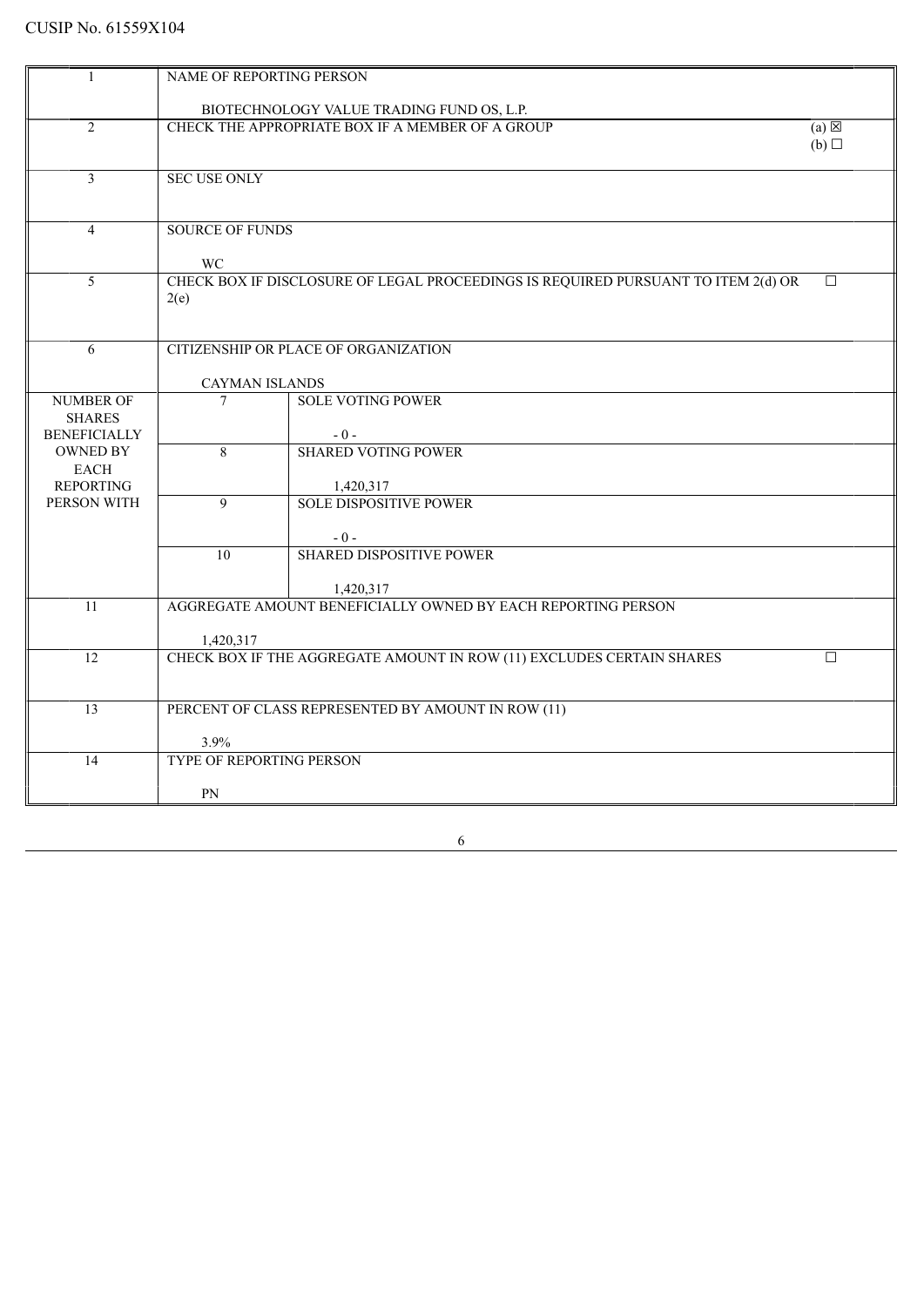| 1                               | NAME OF REPORTING PERSON                                            |                                                                                   |        |  |  |
|---------------------------------|---------------------------------------------------------------------|-----------------------------------------------------------------------------------|--------|--|--|
|                                 |                                                                     |                                                                                   |        |  |  |
|                                 |                                                                     | BVF PARTNERS OS LTD.                                                              |        |  |  |
| $\overline{2}$                  | CHECK THE APPROPRIATE BOX IF A MEMBER OF A GROUP<br>$(a) \boxtimes$ |                                                                                   |        |  |  |
|                                 | (b)                                                                 |                                                                                   |        |  |  |
|                                 |                                                                     |                                                                                   |        |  |  |
| 3                               | <b>SEC USE ONLY</b>                                                 |                                                                                   |        |  |  |
|                                 |                                                                     |                                                                                   |        |  |  |
|                                 |                                                                     |                                                                                   |        |  |  |
| $\overline{4}$                  | <b>SOURCE OF FUNDS</b>                                              |                                                                                   |        |  |  |
|                                 |                                                                     |                                                                                   |        |  |  |
|                                 | AF                                                                  |                                                                                   |        |  |  |
| 5                               |                                                                     | CHECK BOX IF DISCLOSURE OF LEGAL PROCEEDINGS IS REQUIRED PURSUANT TO ITEM 2(d) OR | $\Box$ |  |  |
|                                 | 2(e)                                                                |                                                                                   |        |  |  |
|                                 |                                                                     |                                                                                   |        |  |  |
| 6                               |                                                                     | CITIZENSHIP OR PLACE OF ORGANIZATION                                              |        |  |  |
|                                 |                                                                     |                                                                                   |        |  |  |
|                                 | <b>CAYMAN ISLANDS</b>                                               |                                                                                   |        |  |  |
| <b>NUMBER OF</b>                | $\overline{7}$                                                      | <b>SOLE VOTING POWER</b>                                                          |        |  |  |
| <b>SHARES</b>                   |                                                                     |                                                                                   |        |  |  |
| <b>BENEFICIALLY</b>             |                                                                     | $-0-$                                                                             |        |  |  |
| <b>OWNED BY</b>                 | 8                                                                   | <b>SHARED VOTING POWER</b>                                                        |        |  |  |
| <b>EACH</b>                     |                                                                     |                                                                                   |        |  |  |
| <b>REPORTING</b><br>PERSON WITH | $\overline{9}$                                                      | 1,420,317<br><b>SOLE DISPOSITIVE POWER</b>                                        |        |  |  |
|                                 |                                                                     |                                                                                   |        |  |  |
|                                 |                                                                     | $-0-$                                                                             |        |  |  |
|                                 | $\overline{10}$                                                     | <b>SHARED DISPOSITIVE POWER</b>                                                   |        |  |  |
|                                 |                                                                     |                                                                                   |        |  |  |
|                                 |                                                                     | 1,420,317                                                                         |        |  |  |
| 11                              |                                                                     | AGGREGATE AMOUNT BENEFICIALLY OWNED BY EACH REPORTING PERSON                      |        |  |  |
|                                 |                                                                     |                                                                                   |        |  |  |
|                                 | 1,420,317                                                           |                                                                                   |        |  |  |
| $\overline{12}$                 |                                                                     | CHECK BOX IF THE AGGREGATE AMOUNT IN ROW (11) EXCLUDES CERTAIN SHARES             | $\Box$ |  |  |
|                                 |                                                                     |                                                                                   |        |  |  |
| 13                              |                                                                     | PERCENT OF CLASS REPRESENTED BY AMOUNT IN ROW (11)                                |        |  |  |
|                                 |                                                                     |                                                                                   |        |  |  |
|                                 | 3.9%                                                                |                                                                                   |        |  |  |
| 14                              | <b>TYPE OF REPORTING PERSON</b>                                     |                                                                                   |        |  |  |
|                                 |                                                                     |                                                                                   |        |  |  |
|                                 | CO                                                                  |                                                                                   |        |  |  |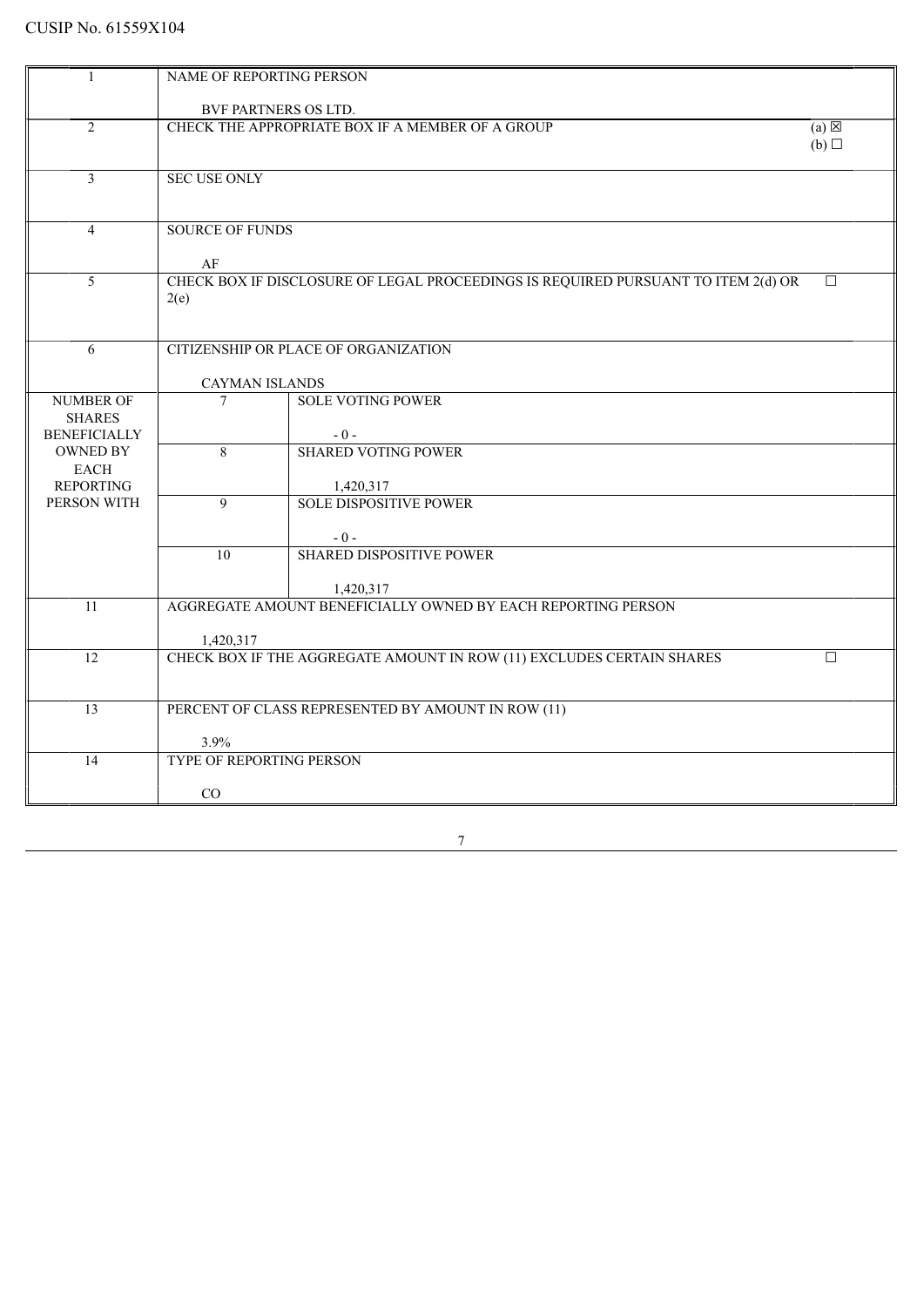| 1                                    | NAME OF REPORTING PERSON                                            |                                                                                   |        |  |  |  |
|--------------------------------------|---------------------------------------------------------------------|-----------------------------------------------------------------------------------|--------|--|--|--|
|                                      |                                                                     |                                                                                   |        |  |  |  |
|                                      |                                                                     | BVF GP HOLDINGS LLC                                                               |        |  |  |  |
| $\overline{2}$                       | CHECK THE APPROPRIATE BOX IF A MEMBER OF A GROUP<br>$(a) \boxtimes$ |                                                                                   |        |  |  |  |
|                                      | (b)                                                                 |                                                                                   |        |  |  |  |
|                                      |                                                                     |                                                                                   |        |  |  |  |
| 3                                    | <b>SEC USE ONLY</b>                                                 |                                                                                   |        |  |  |  |
|                                      |                                                                     |                                                                                   |        |  |  |  |
|                                      |                                                                     |                                                                                   |        |  |  |  |
| $\overline{4}$                       | <b>SOURCE OF FUNDS</b>                                              |                                                                                   |        |  |  |  |
|                                      |                                                                     |                                                                                   |        |  |  |  |
| 5                                    | AF                                                                  | CHECK BOX IF DISCLOSURE OF LEGAL PROCEEDINGS IS REQUIRED PURSUANT TO ITEM 2(d) OR |        |  |  |  |
|                                      | 2(e)                                                                |                                                                                   | $\Box$ |  |  |  |
|                                      |                                                                     |                                                                                   |        |  |  |  |
|                                      |                                                                     |                                                                                   |        |  |  |  |
| 6                                    |                                                                     | CITIZENSHIP OR PLACE OF ORGANIZATION                                              |        |  |  |  |
|                                      |                                                                     |                                                                                   |        |  |  |  |
|                                      | <b>DELAWARE</b>                                                     |                                                                                   |        |  |  |  |
| <b>NUMBER OF</b>                     | $\overline{7}$                                                      | <b>SOLE VOTING POWER</b>                                                          |        |  |  |  |
| <b>SHARES</b><br><b>BENEFICIALLY</b> |                                                                     |                                                                                   |        |  |  |  |
| <b>OWNED BY</b>                      | 8                                                                   | $-0-$<br><b>SHARED VOTING POWER</b>                                               |        |  |  |  |
| <b>EACH</b>                          |                                                                     |                                                                                   |        |  |  |  |
| <b>REPORTING</b>                     |                                                                     | 20,271,378                                                                        |        |  |  |  |
| PERSON WITH                          | $\overline{9}$                                                      | <b>SOLE DISPOSITIVE POWER</b>                                                     |        |  |  |  |
|                                      |                                                                     |                                                                                   |        |  |  |  |
|                                      |                                                                     | $-0-$                                                                             |        |  |  |  |
|                                      | $\overline{10}$                                                     | <b>SHARED DISPOSITIVE POWER</b>                                                   |        |  |  |  |
|                                      |                                                                     |                                                                                   |        |  |  |  |
| 11                                   |                                                                     | 20,271,378<br>AGGREGATE AMOUNT BENEFICIALLY OWNED BY EACH REPORTING PERSON        |        |  |  |  |
|                                      |                                                                     |                                                                                   |        |  |  |  |
|                                      | 20,271,378                                                          |                                                                                   |        |  |  |  |
| $\overline{12}$                      |                                                                     | CHECK BOX IF THE AGGREGATE AMOUNT IN ROW (11) EXCLUDES CERTAIN SHARES             | $\Box$ |  |  |  |
|                                      |                                                                     |                                                                                   |        |  |  |  |
| $\overline{13}$                      |                                                                     |                                                                                   |        |  |  |  |
|                                      |                                                                     | PERCENT OF CLASS REPRESENTED BY AMOUNT IN ROW (11)                                |        |  |  |  |
|                                      | 54.9%                                                               |                                                                                   |        |  |  |  |
| 14                                   | <b>TYPE OF REPORTING PERSON</b>                                     |                                                                                   |        |  |  |  |
|                                      |                                                                     |                                                                                   |        |  |  |  |
|                                      | $\overline{O}O$                                                     |                                                                                   |        |  |  |  |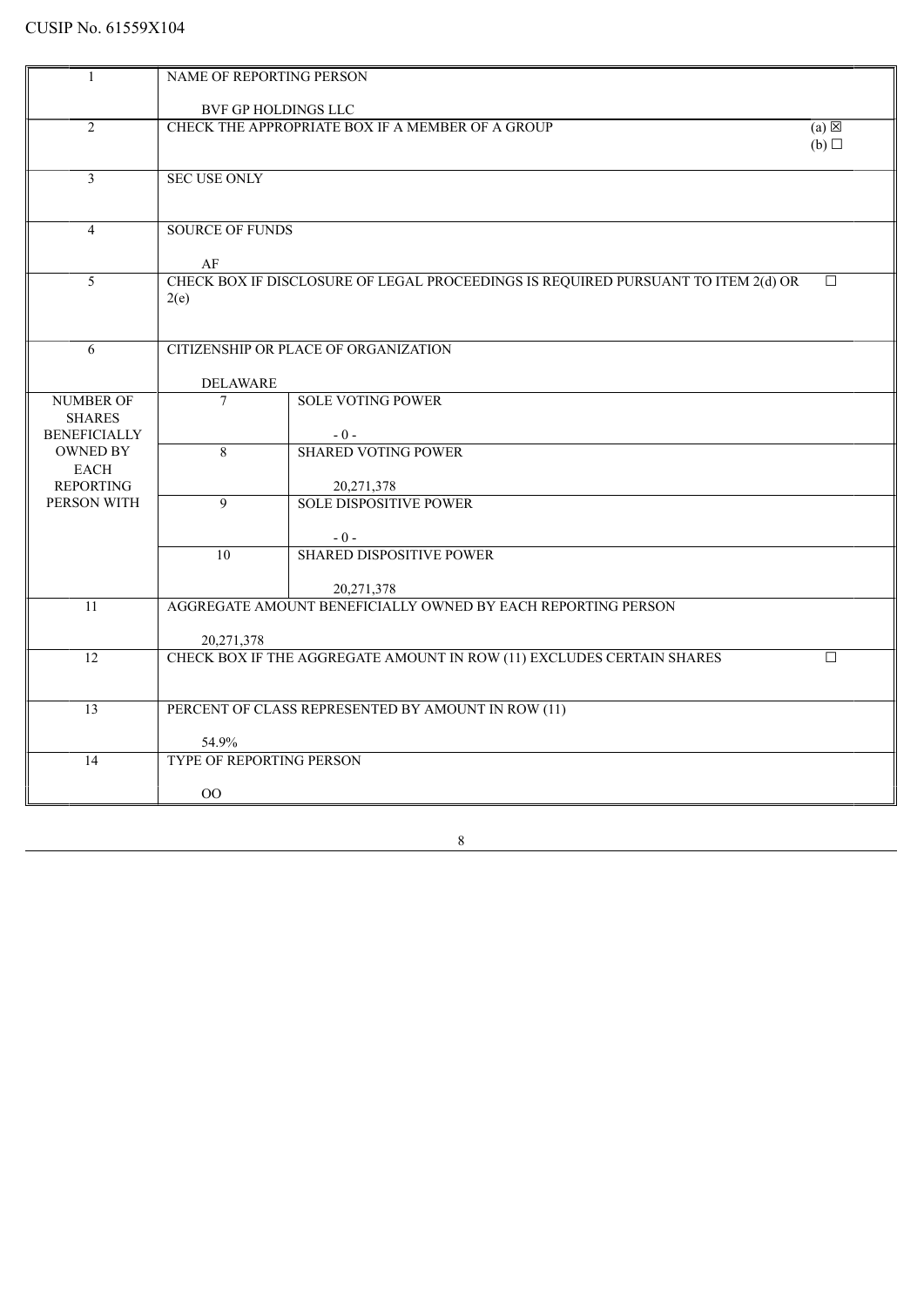| 1                                 | NAME OF REPORTING PERSON                                            |                                                                                   |        |  |  |
|-----------------------------------|---------------------------------------------------------------------|-----------------------------------------------------------------------------------|--------|--|--|
|                                   | <b>BVF PARTNERS L.P.</b>                                            |                                                                                   |        |  |  |
| $\overline{2}$                    | CHECK THE APPROPRIATE BOX IF A MEMBER OF A GROUP<br>$(a) \boxtimes$ |                                                                                   |        |  |  |
|                                   |                                                                     |                                                                                   | (b)    |  |  |
| $\overline{3}$                    | <b>SEC USE ONLY</b>                                                 |                                                                                   |        |  |  |
|                                   |                                                                     |                                                                                   |        |  |  |
| $\overline{4}$                    | <b>SOURCE OF FUNDS</b>                                              |                                                                                   |        |  |  |
|                                   |                                                                     |                                                                                   |        |  |  |
| 5                                 | AF                                                                  | CHECK BOX IF DISCLOSURE OF LEGAL PROCEEDINGS IS REQUIRED PURSUANT TO ITEM 2(d) OR | $\Box$ |  |  |
|                                   | 2(e)                                                                |                                                                                   |        |  |  |
|                                   |                                                                     |                                                                                   |        |  |  |
| 6                                 |                                                                     | CITIZENSHIP OR PLACE OF ORGANIZATION                                              |        |  |  |
|                                   |                                                                     |                                                                                   |        |  |  |
|                                   | <b>DELAWARE</b>                                                     | <b>SOLE VOTING POWER</b>                                                          |        |  |  |
| <b>NUMBER OF</b><br><b>SHARES</b> | $\overline{7}$                                                      |                                                                                   |        |  |  |
| <b>BENEFICIALLY</b>               |                                                                     | $-0-$                                                                             |        |  |  |
| <b>OWNED BY</b>                   | 8                                                                   | <b>SHARED VOTING POWER</b>                                                        |        |  |  |
| <b>EACH</b>                       |                                                                     |                                                                                   |        |  |  |
| <b>REPORTING</b><br>PERSON WITH   | 9                                                                   | 21,751,284<br><b>SOLE DISPOSITIVE POWER</b>                                       |        |  |  |
|                                   |                                                                     |                                                                                   |        |  |  |
|                                   |                                                                     | $-0-$                                                                             |        |  |  |
|                                   | 10                                                                  | <b>SHARED DISPOSITIVE POWER</b>                                                   |        |  |  |
|                                   |                                                                     | 21,751,284                                                                        |        |  |  |
| 11                                |                                                                     | AGGREGATE AMOUNT BENEFICIALLY OWNED BY EACH REPORTING PERSON                      |        |  |  |
|                                   |                                                                     |                                                                                   |        |  |  |
|                                   | 21,751,284                                                          |                                                                                   |        |  |  |
| $\overline{12}$                   |                                                                     | CHECK BOX IF THE AGGREGATE AMOUNT IN ROW (11) EXCLUDES CERTAIN SHARES             | $\Box$ |  |  |
|                                   |                                                                     |                                                                                   |        |  |  |
| $\overline{13}$                   |                                                                     | PERCENT OF CLASS REPRESENTED BY AMOUNT IN ROW (11)                                |        |  |  |
|                                   | 58.9%                                                               |                                                                                   |        |  |  |
| 14                                | <b>TYPE OF REPORTING PERSON</b>                                     |                                                                                   |        |  |  |
|                                   |                                                                     |                                                                                   |        |  |  |
|                                   | PN, IA                                                              |                                                                                   |        |  |  |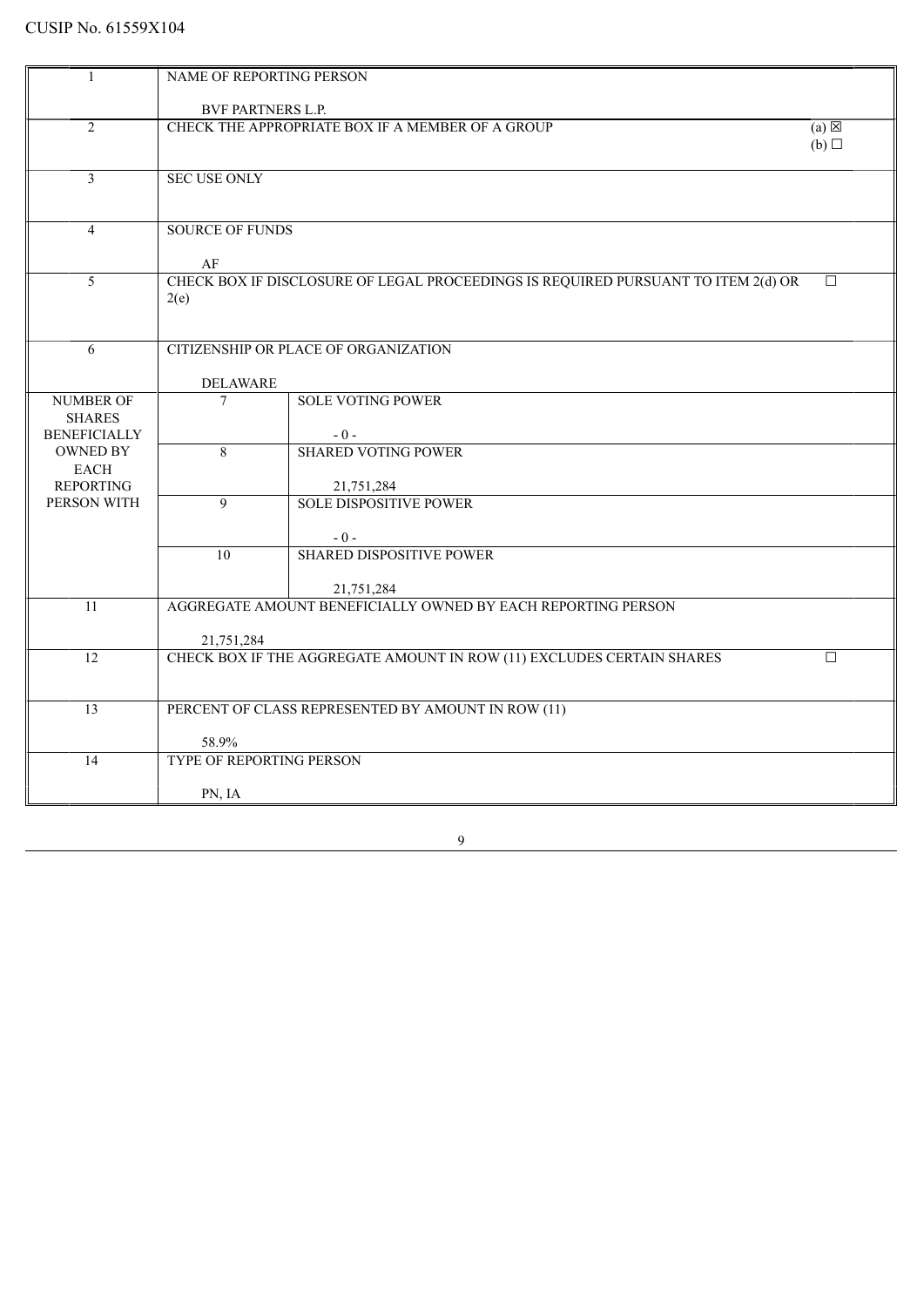| NAME OF REPORTING PERSON                                                               |                     |  |  |  |
|----------------------------------------------------------------------------------------|---------------------|--|--|--|
|                                                                                        |                     |  |  |  |
| BVF INC.                                                                               |                     |  |  |  |
| CHECK THE APPROPRIATE BOX IF A MEMBER OF A GROUP<br>$\overline{2}$                     | $(a) \boxtimes$     |  |  |  |
|                                                                                        | (b)                 |  |  |  |
| $\overline{3}$                                                                         | <b>SEC USE ONLY</b> |  |  |  |
|                                                                                        |                     |  |  |  |
|                                                                                        |                     |  |  |  |
| <b>SOURCE OF FUNDS</b><br>$\overline{4}$                                               |                     |  |  |  |
|                                                                                        |                     |  |  |  |
| AF                                                                                     |                     |  |  |  |
| CHECK BOX IF DISCLOSURE OF LEGAL PROCEEDINGS IS REQUIRED PURSUANT TO ITEM 2(d) OR<br>5 | $\Box$              |  |  |  |
| 2(e)                                                                                   |                     |  |  |  |
|                                                                                        |                     |  |  |  |
| CITIZENSHIP OR PLACE OF ORGANIZATION<br>6                                              |                     |  |  |  |
|                                                                                        |                     |  |  |  |
| <b>DELAWARE</b>                                                                        |                     |  |  |  |
| <b>NUMBER OF</b><br><b>SOLE VOTING POWER</b><br>$\overline{7}$                         |                     |  |  |  |
| <b>SHARES</b>                                                                          |                     |  |  |  |
| <b>BENEFICIALLY</b><br>$-0-$                                                           |                     |  |  |  |
| <b>OWNED BY</b><br><b>SHARED VOTING POWER</b><br>8                                     |                     |  |  |  |
| <b>EACH</b>                                                                            |                     |  |  |  |
| <b>REPORTING</b><br>21,751,284                                                         |                     |  |  |  |
| <b>SOLE DISPOSITIVE POWER</b><br>PERSON WITH<br>9                                      |                     |  |  |  |
|                                                                                        |                     |  |  |  |
| $-0-$<br><b>SHARED DISPOSITIVE POWER</b><br>$\overline{10}$                            |                     |  |  |  |
|                                                                                        |                     |  |  |  |
| 21,751,284                                                                             |                     |  |  |  |
| AGGREGATE AMOUNT BENEFICIALLY OWNED BY EACH REPORTING PERSON<br>11                     |                     |  |  |  |
|                                                                                        |                     |  |  |  |
| 21,751,284                                                                             |                     |  |  |  |
| 12<br>CHECK BOX IF THE AGGREGATE AMOUNT IN ROW (11) EXCLUDES CERTAIN SHARES            | $\Box$              |  |  |  |
|                                                                                        |                     |  |  |  |
|                                                                                        |                     |  |  |  |
| PERCENT OF CLASS REPRESENTED BY AMOUNT IN ROW (11)<br>13                               |                     |  |  |  |
| 58.9%                                                                                  |                     |  |  |  |
| TYPE OF REPORTING PERSON<br>14                                                         |                     |  |  |  |
|                                                                                        |                     |  |  |  |
| CO                                                                                     |                     |  |  |  |
|                                                                                        |                     |  |  |  |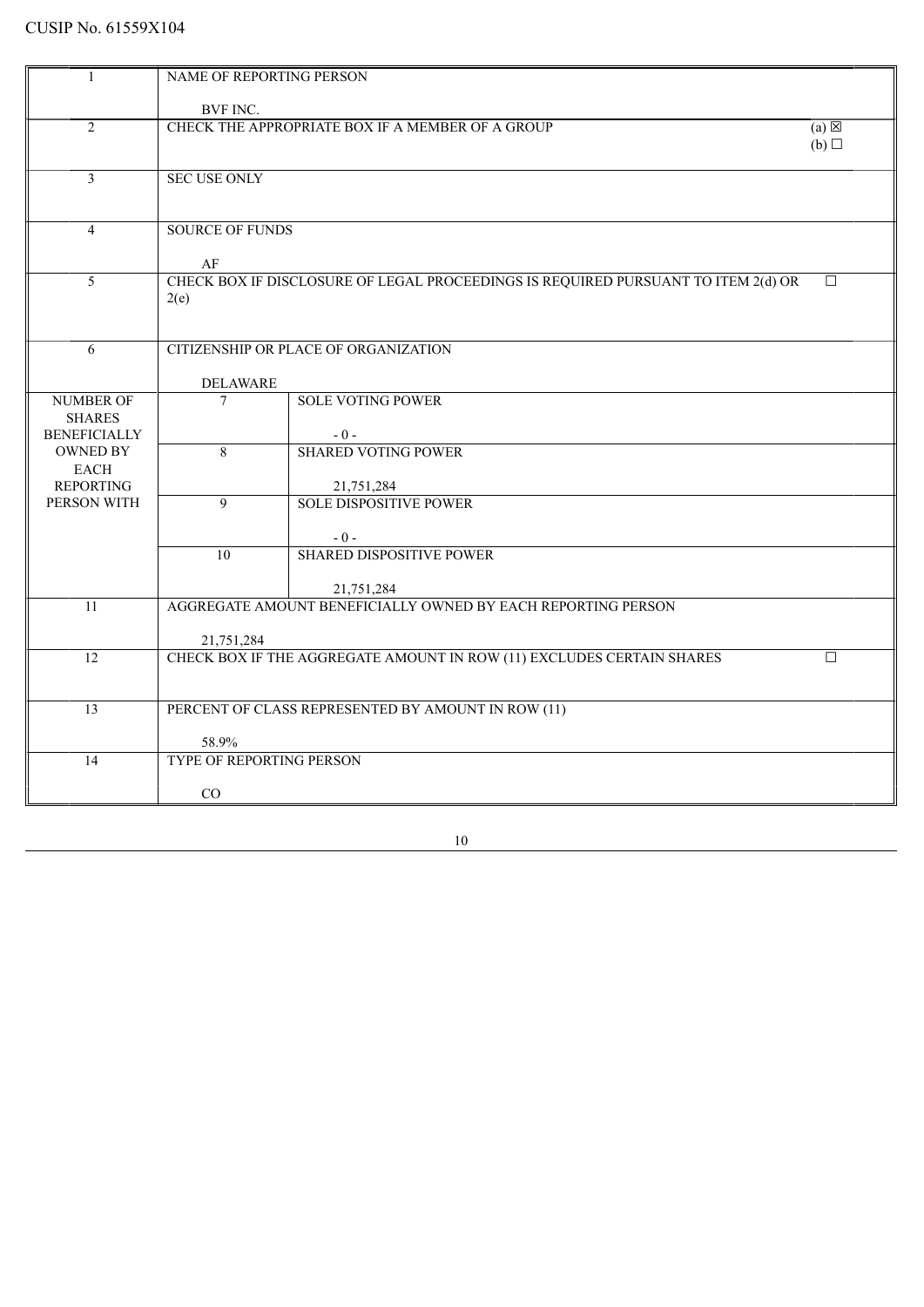|                                      | NAME OF REPORTING PERSON                                            |                                                                                   |        |  |
|--------------------------------------|---------------------------------------------------------------------|-----------------------------------------------------------------------------------|--------|--|
|                                      |                                                                     |                                                                                   |        |  |
|                                      | MARK N. LAMPERT                                                     |                                                                                   |        |  |
| $\overline{2}$                       | CHECK THE APPROPRIATE BOX IF A MEMBER OF A GROUP<br>$(a) \boxtimes$ |                                                                                   |        |  |
|                                      |                                                                     |                                                                                   | (b)    |  |
| $\overline{3}$                       | <b>SEC USE ONLY</b>                                                 |                                                                                   |        |  |
|                                      |                                                                     |                                                                                   |        |  |
|                                      |                                                                     |                                                                                   |        |  |
| $\overline{4}$                       | <b>SOURCE OF FUNDS</b>                                              |                                                                                   |        |  |
|                                      |                                                                     |                                                                                   |        |  |
|                                      | AF                                                                  |                                                                                   |        |  |
| 5                                    |                                                                     | CHECK BOX IF DISCLOSURE OF LEGAL PROCEEDINGS IS REQUIRED PURSUANT TO ITEM 2(d) OR | $\Box$ |  |
|                                      | 2(e)                                                                |                                                                                   |        |  |
|                                      |                                                                     |                                                                                   |        |  |
|                                      |                                                                     |                                                                                   |        |  |
| 6                                    |                                                                     | CITIZENSHIP OR PLACE OF ORGANIZATION                                              |        |  |
|                                      |                                                                     |                                                                                   |        |  |
|                                      | <b>USA</b>                                                          |                                                                                   |        |  |
| <b>NUMBER OF</b>                     | $\overline{7}$                                                      | <b>SOLE VOTING POWER</b>                                                          |        |  |
| <b>SHARES</b><br><b>BENEFICIALLY</b> |                                                                     | $-0-$                                                                             |        |  |
| <b>OWNED BY</b>                      | 8                                                                   | <b>SHARED VOTING POWER</b>                                                        |        |  |
| <b>EACH</b>                          |                                                                     |                                                                                   |        |  |
| <b>REPORTING</b>                     |                                                                     | 21,751,284                                                                        |        |  |
| PERSON WITH                          | 9                                                                   | <b>SOLE DISPOSITIVE POWER</b>                                                     |        |  |
|                                      |                                                                     |                                                                                   |        |  |
|                                      |                                                                     | $-0-$                                                                             |        |  |
|                                      | $\overline{10}$                                                     | <b>SHARED DISPOSITIVE POWER</b>                                                   |        |  |
|                                      |                                                                     |                                                                                   |        |  |
|                                      |                                                                     | 21,751,284                                                                        |        |  |
| 11                                   |                                                                     | AGGREGATE AMOUNT BENEFICIALLY OWNED BY EACH REPORTING PERSON                      |        |  |
|                                      |                                                                     |                                                                                   |        |  |
| 12                                   | 21,751,284                                                          |                                                                                   | $\Box$ |  |
|                                      |                                                                     | CHECK BOX IF THE AGGREGATE AMOUNT IN ROW (11) EXCLUDES CERTAIN SHARES             |        |  |
|                                      |                                                                     |                                                                                   |        |  |
| 13                                   |                                                                     | PERCENT OF CLASS REPRESENTED BY AMOUNT IN ROW (11)                                |        |  |
|                                      |                                                                     |                                                                                   |        |  |
|                                      | 58.9%                                                               |                                                                                   |        |  |
| 14                                   | TYPE OF REPORTING PERSON                                            |                                                                                   |        |  |
|                                      |                                                                     |                                                                                   |        |  |
|                                      | IN                                                                  |                                                                                   |        |  |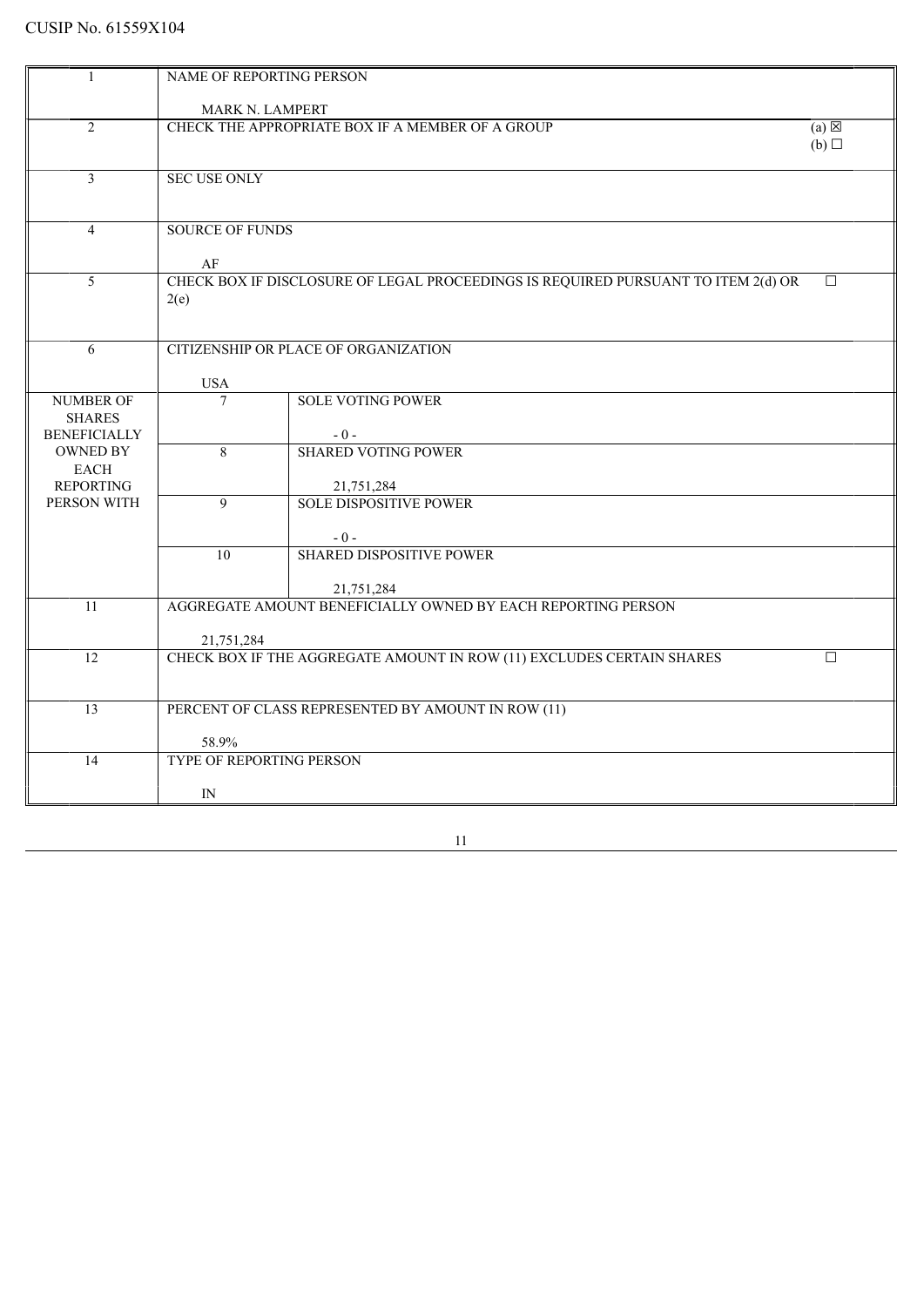|                     | NAME OF REPORTING PERSON                                            |                                                                                   |                 |  |
|---------------------|---------------------------------------------------------------------|-----------------------------------------------------------------------------------|-----------------|--|
|                     |                                                                     |                                                                                   |                 |  |
|                     | <b>SPIKE LOY</b>                                                    |                                                                                   |                 |  |
| $\overline{2}$      | CHECK THE APPROPRIATE BOX IF A MEMBER OF A GROUP<br>$(a) \boxtimes$ |                                                                                   |                 |  |
|                     |                                                                     |                                                                                   | $(b)$ $\square$ |  |
| $\overline{3}$      | <b>SEC USE ONLY</b>                                                 |                                                                                   |                 |  |
|                     |                                                                     |                                                                                   |                 |  |
|                     |                                                                     |                                                                                   |                 |  |
| $\overline{4}$      | <b>SOURCE OF FUNDS</b>                                              |                                                                                   |                 |  |
|                     |                                                                     |                                                                                   |                 |  |
|                     |                                                                     |                                                                                   |                 |  |
| 5                   |                                                                     | CHECK BOX IF DISCLOSURE OF LEGAL PROCEEDINGS IS REQUIRED PURSUANT TO ITEM 2(d) OR | $\Box$          |  |
|                     | 2(e)                                                                |                                                                                   |                 |  |
|                     |                                                                     |                                                                                   |                 |  |
| 6                   |                                                                     | CITIZENSHIP OR PLACE OF ORGANIZATION                                              |                 |  |
|                     |                                                                     |                                                                                   |                 |  |
|                     | <b>USA</b>                                                          |                                                                                   |                 |  |
| <b>NUMBER OF</b>    | $\overline{7}$                                                      | <b>SOLE VOTING POWER</b>                                                          |                 |  |
| <b>SHARES</b>       |                                                                     |                                                                                   |                 |  |
| <b>BENEFICIALLY</b> |                                                                     | $-0-$                                                                             |                 |  |
| <b>OWNED BY</b>     | 8                                                                   | <b>SHARED VOTING POWER</b>                                                        |                 |  |
| <b>EACH</b>         |                                                                     |                                                                                   |                 |  |
| <b>REPORTING</b>    |                                                                     | $-0-$                                                                             |                 |  |
| PERSON WITH         | $\overline{9}$                                                      | <b>SOLE DISPOSITIVE POWER</b>                                                     |                 |  |
|                     |                                                                     | $-0-$                                                                             |                 |  |
|                     | $\overline{10}$                                                     | <b>SHARED DISPOSITIVE POWER</b>                                                   |                 |  |
|                     |                                                                     |                                                                                   |                 |  |
|                     |                                                                     | $-0-$                                                                             |                 |  |
| 11                  |                                                                     | AGGREGATE AMOUNT BENEFICIALLY OWNED BY EACH REPORTING PERSON                      |                 |  |
|                     |                                                                     |                                                                                   |                 |  |
|                     | $-0-$                                                               |                                                                                   |                 |  |
| $\overline{12}$     |                                                                     | CHECK BOX IF THE AGGREGATE AMOUNT IN ROW (11) EXCLUDES CERTAIN SHARES             | $\Box$          |  |
|                     |                                                                     |                                                                                   |                 |  |
| $\overline{13}$     |                                                                     | PERCENT OF CLASS REPRESENTED BY AMOUNT IN ROW (11)                                |                 |  |
|                     |                                                                     |                                                                                   |                 |  |
|                     | $0\%$                                                               |                                                                                   |                 |  |
| 14                  | <b>TYPE OF REPORTING PERSON</b>                                     |                                                                                   |                 |  |
|                     |                                                                     |                                                                                   |                 |  |
|                     | IN                                                                  |                                                                                   |                 |  |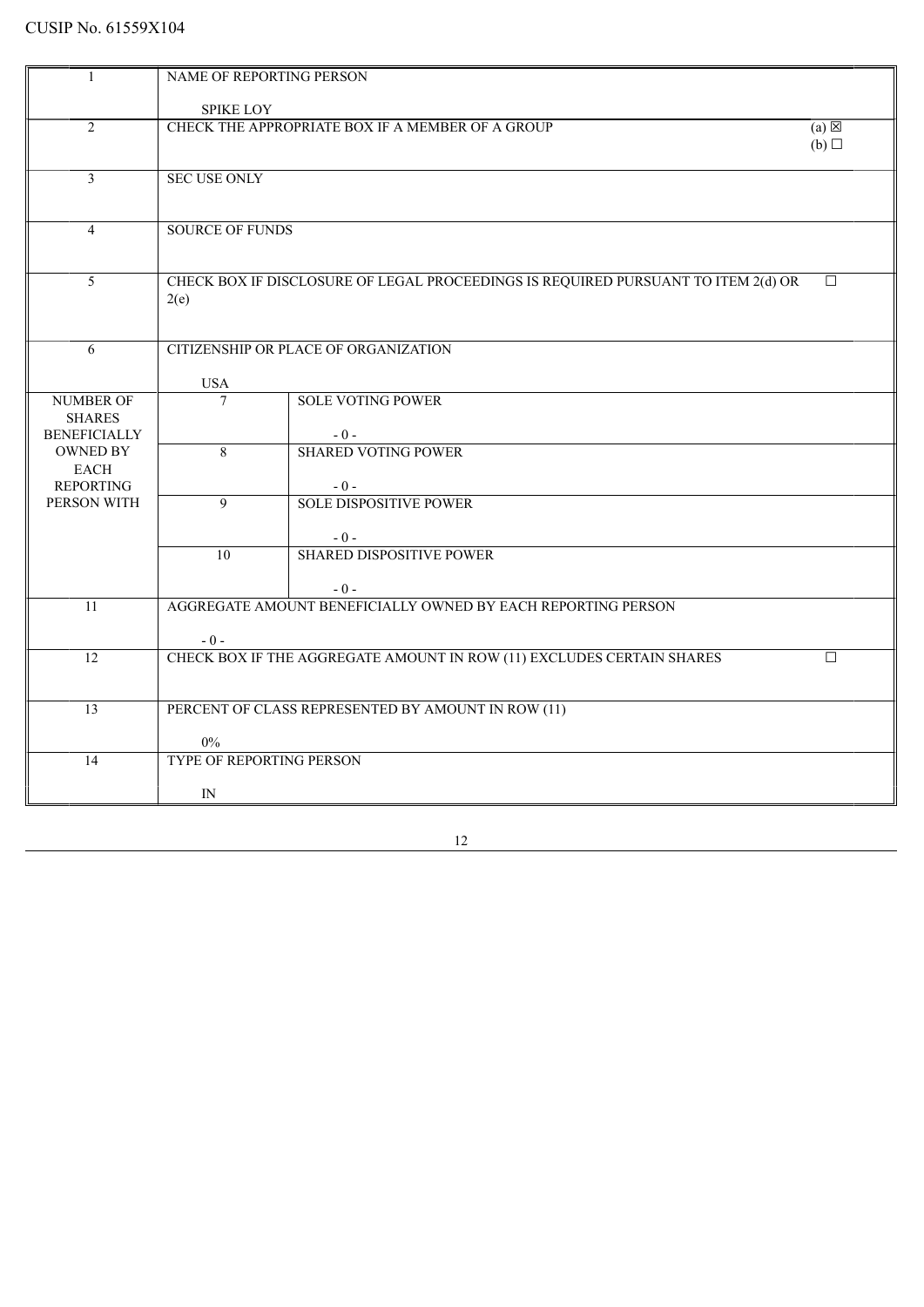The following constitutes the Schedule 13D filed by the undersigned (the "Schedule 13D").

### Item 1. Security and Issuer.

This statement relates to the Class A Ordinary Shares, par value \$0.0001 per share (the "Shares"), of MoonLake Immunotherapeutics, a Cayman Islands exempted company (the "Issuer"). The address of the principal executive offices of the Issuer is Dorfstrasse 29, Zug, Switzerland 6300.

#### Item 2. **Identity and Background.**

- (a) This statement is filed by:
	- (i) Biotechnology Value Fund, L.P., a Delaware limited partnership ("BVF");
	- (ii) BVF I GP LLC, a Delaware limited liability company ("BVF GP"), which serves as general partner of BVF;
	- (iii) Biotechnology Value Fund II, L.P., a Delaware limited partnership ("BVF2");
	- (iv) BVF II GP LLC, a Delaware limited liability company ("BVF2 GP"), which serves as general partner of BVF2;
	- (v) Biotechnology Value Trading Fund OS LP, a Cayman Islands limited partnership ("Trading Fund OS");
	- (vi) BVF Partners OS Ltd., a Cayman Islands limited liability company ("Partners OS"), which serves as general partner of Trading Fund OS;
	- (vii) BVF GP Holdings LLC, a Delaware limited liability company ("BVF GPH"), which is the sole member of each of BVF GP and BVF2 GP;
	- (viii) BVF Partners L.P., a Delaware limited partnership ("Partners"), which serves as the investment manager of each of BVF, BVF2, Trading Fund OS and a certain managed account (the "Partners Managed Account"), and as the sole member of Partners OS;
	- (ix) BVF Inc., a Delaware corporation, which serves as general partner of Partners and the managing member of BVF GPH;
	- (x) Mark N. Lampert, who serves as the sole officer and director of BVF Inc.; and
	- (xi) Spike Loy, who serves as a member of the Board of Directors of the Issuer (the "Board") and as a managing director of Partners.

Each of the foregoing is referred to as a "Reporting Person" and collectively as the "Reporting Persons." Each of the Reporting Persons is party to that certain Joint Filing Agreement, as further described in Item 6. Accordingly, the Reporting Persons are hereby filing a joint Schedule 13D.

(b) The business address of BVF, BVF GP, BVF2, BVF2 GP, BVF GPH, Partners, BVF Inc., Mr. Lampert and Mr. Loy is 44 Montgomery St., 40th Floor, San Francisco, California 94104. The business address of Trading Fund OS and Partners OS is PO Box 309 Ugland House, Grand Cayman, KY1-1104, Cayman Islands.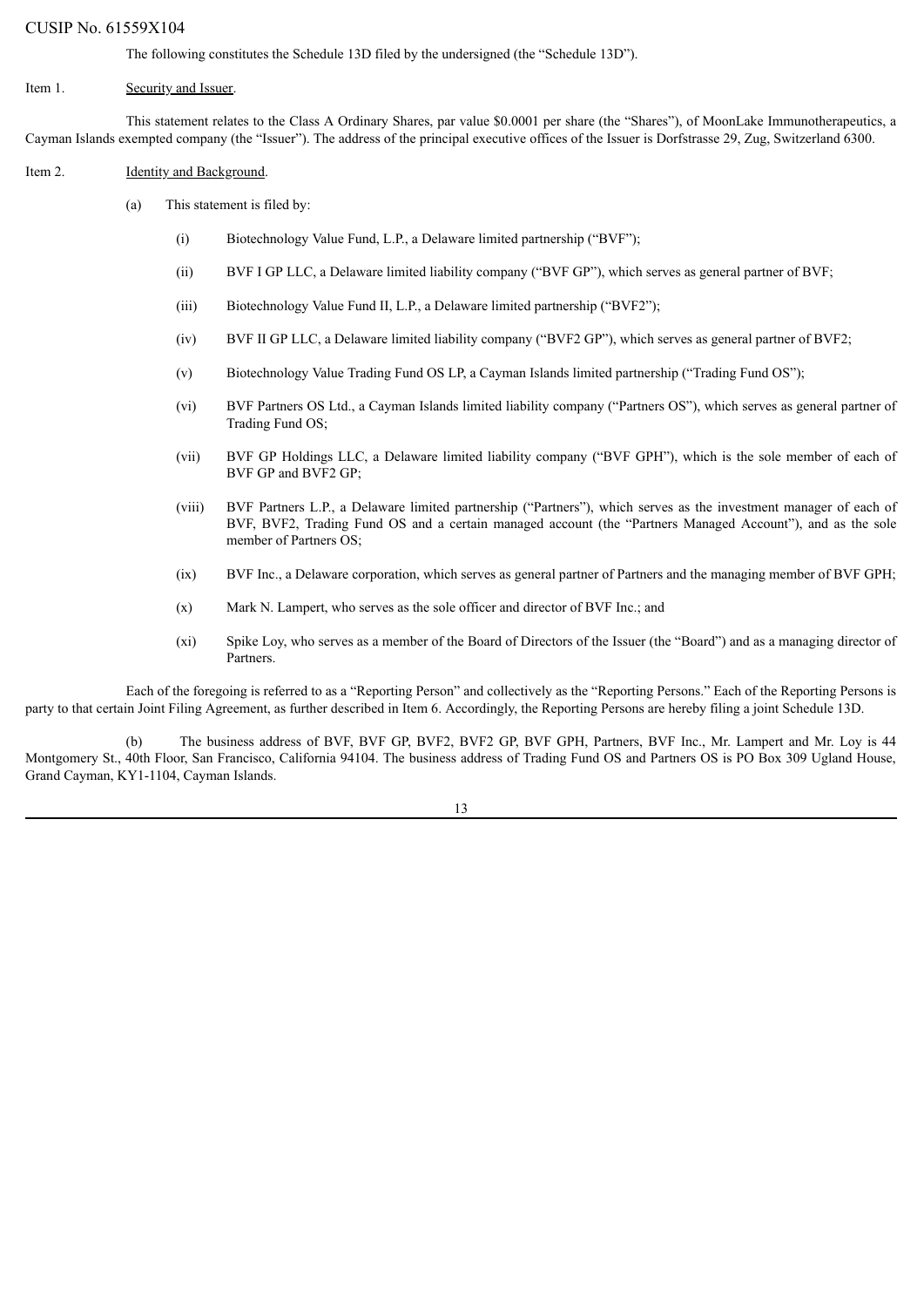(c) The principal business of each of BVF, BVF2 and Trading Fund OS is investing in securities. The principal business of BVF GP, BVF2 GP, and Partners OS is serving as the general partner of BVF, BVF2 and Trading Fund OS, respectively. The principal business of BVF GPH is serving as the sole member of each of BVF GP and BVF2 GP. The principal business of Partners is serving as the investment manager of each of BVF, BVF2, Trading Fund OS and the Partners Managed Account, and the sole member of Partners OS. The principal business of BVF Inc. is serving as the general partner of Partners and the managing member of BVF GPH. Mr. Lampert is the sole officer and director of BVF Inc. Mr. Loy is a managing director of Partners.

(d) No Reporting Person has, during the last five years, been convicted in a criminal proceeding (excluding traffic violations or similar misdemeanors).

(e) No Reporting Person has, during the last five years, been party to a civil proceeding of a judicial or administrative body of competent jurisdiction and as a result of such proceeding was or is subject to a judgment, decree or final order enjoining future violations of, or prohibiting or mandating activities subject to, federal or state securities laws or finding any violation with respect to such laws.

(f) Messrs. Lampert and Loy are citizens of the United States of America.

### Item 3. Source and Amount of Funds or Other Consideration.

The Shares beneficially owned by BVF, BVF2 and Trading Fund OS and held in the Partners Managed Account were purchased with working capital.

The aggregate purchase price of the securities of MoonLake AG (as defined below) that BVF assigned to the Issuer in exchange for 9,533,611 Shares in connection with the Business Combination (as defined below) is \$17,068,841. BVF purchased 1,732,067 Shares in the PIPE Transaction (as defined below) for an aggregate purchase price of \$17,320,670.

The aggregate purchase price of the securities of MoonLake AG that BVF2 assigned to the Issuer in exchange for 7,741,509 Shares in connection with the Business Combination is \$13,860,302. BVF2 purchased 1,264,191 Shares in the PIPE Transaction for an aggregate purchase price of \$12,641,910.

The aggregate purchase price of the securities of MoonLake AG that Trading Fund OS assigned to the Issuer in exchange for 1,226,164 Shares in connection with the Business Combination is \$2,195,310. Trading Fund OS purchased 194,153 Shares in the PIPE Transaction for an aggregate purchase price of \$1,941,530.

The Partners Managed Account purchased 59,589 Shares in the PIPE Transaction for an aggregate purchase price of \$595,890.

#### Item 4. Purpose of Transaction.

The Reporting Persons purchased the securities reported owned herein based on the Reporting Persons' belief that such securities, when purchased, were undervalued and represented an attractive investment opportunity. Depending upon overall market conditions, other investment opportunities available to the Reporting Persons, and the availability of Shares at prices that would make the purchase or sale of Shares desirable, the Reporting Persons may endeavor to increase or decrease their position in the Issuer through, among other things, the purchase or sale of Shares on the open market or in private transactions or otherwise, on such terms and at such times as the Reporting Persons may deem advisable.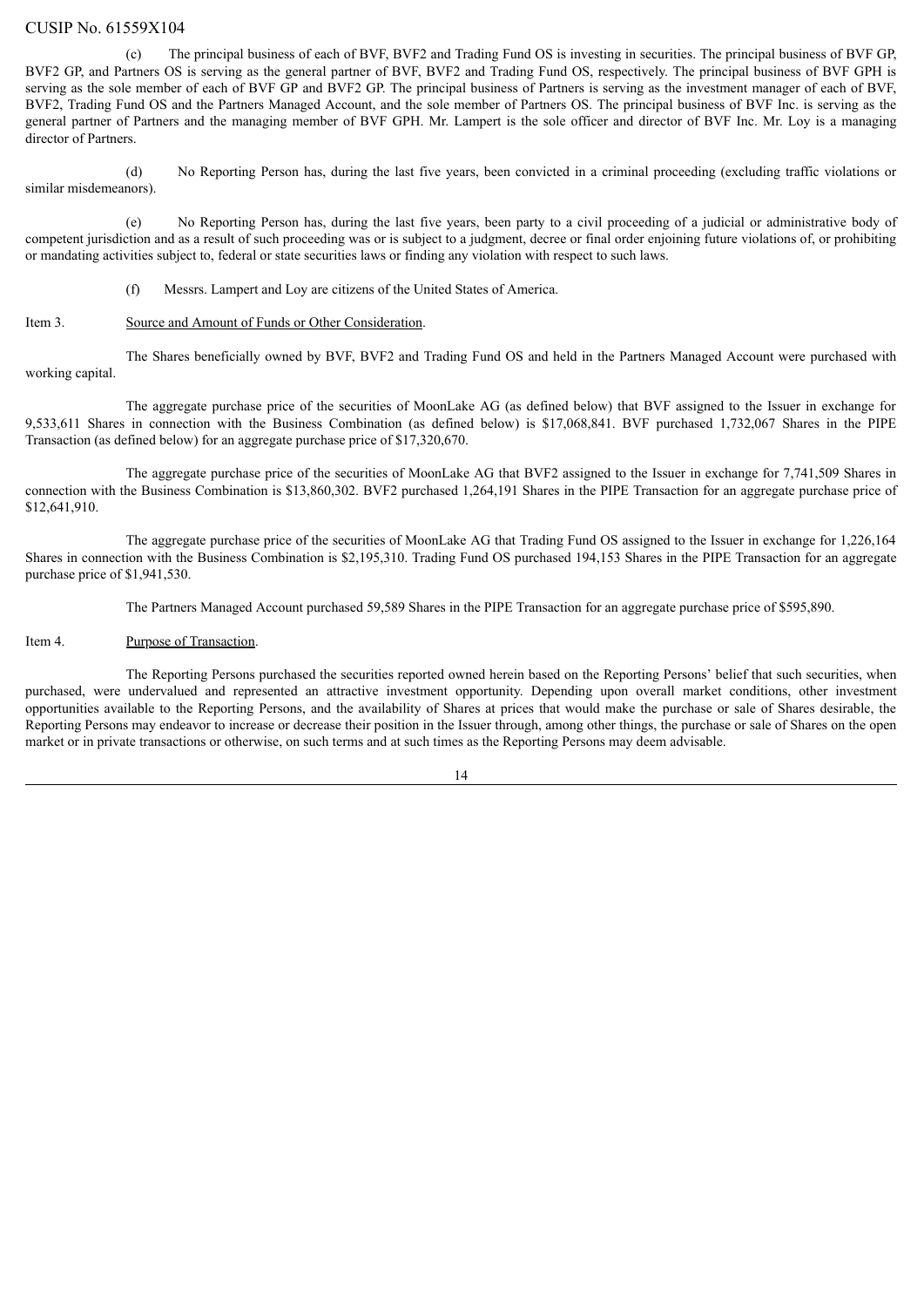### *The Business Combination*

On April 5, 2022 (the "Closing Date"), the Issuer (formerly known as Helix Acquisition Corp.) (prior to the Closing Date, "Helix") consummated a business combination (the "Closing") pursuant to that certain Business Combination Agreement dated October 4, 2021 (the "Business Combination Agreement"), by and among Helix, MoonLake Immunotherapeutics AG, a Swiss stock corporation ("MoonLake AG"), the existing equityholders of MoonLake AG and equityholders of MoonLake AG that executed joinders to the Business Combination Agreement (including BVF, BVF2 and Trading Fund OS (the "BVF Shareholders" and collectively with such other equityholders, the "ML Parties")), Helix Holdings LLC, a Cayman Islands limited liability company and the sponsor of Helix (the "Sponsor"), and the representative of the ML Parties (such transactions contemplated by the Business Combination Agreement, collectively, the "Business Combination").

The foregoing description of the Business Combination Agreement does not purport to be complete and is qualified in its entirety by the full text of the Business Combination Agreement, which is referenced hereto as Exhibit 99.1 and is incorporated herein by reference.

#### *Investment Agreement*

On October 4, 2021, concurrently with the execution of the Business Combination Agreement, Helix, MoonLake AG and each of the ML Parties, including the BVF Shareholders, entered into an Investment Agreement (as amended, the "Investment Agreement") for the purpose of, among other things, approving certain internal restructuring transactions effectuated by MoonLake AG in contemplation of the Closing.

The foregoing description of the Investment Agreement does not purport to be complete and is qualified in its entirety by the full text of the Investment Agreement, which is referenced hereto as Exhibit 99.2 and is incorporated herein by reference.

#### *Subscription Agreements and PIPE Investment (Private Placement)*

On October 4, 2021, concurrently with the execution of the Business Combination Agreement, and subsequently on March 31, 2022 and April 4, 2022, Helix entered into subscription agreements (collectively, the "PIPE Subscription Agreements") with certain investors, including the BVF Shareholders and the Partners Managed Account (collectively, the "PIPE Investors") pursuant to which, and on the terms and subject to the conditions of which, the PIPE Investors collectively subscribed for 11,700,000 Shares (the "PIPE Transaction"), 11,600,000 Shares of which were issued at a price of \$10.00 per Share for gross proceeds of \$116,000,000 and 100,000 Shares of which were issued to placement agents of the PIPE Transaction in satisfaction of an aggregate of \$1,000,000 of fees owed by Helix to such placement agents.

The PIPE Subscription Agreements contain customary representations and warranties of Helix, on the one hand, and each PIPE Investor, on the other hand, and customary conditions to closing, including the consummation of the transactions contemplated by the Business Combination Agreement. The PIPE Transaction was consummated substantially concurrent with the Closing of the Business Combination. The PIPE Subscription Agreements provide for certain customary registration rights for the PIPE Investors.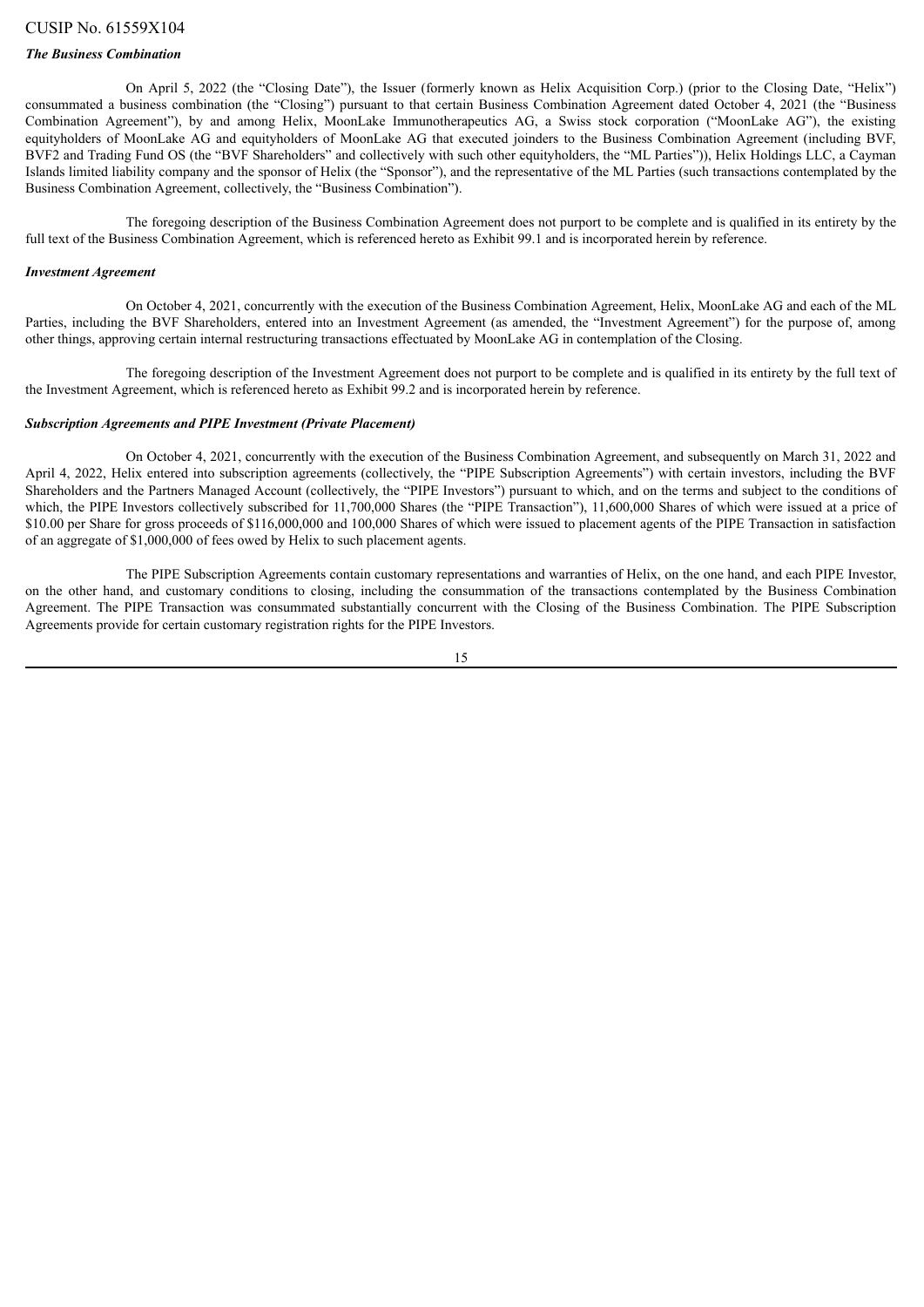The foregoing description of the PIPE Subscription Agreements does not purport to be complete and is qualified in its entirety by the full text of the PIPE Subscription Agreements, which are referenced hereto as Exhibits 99.3 and 99.4 and are incorporated herein by reference. The BVF Shareholders and the Partners Managed Account entered into the form of PIPE Subscription Agreement referenced as Exhibit 99.3 hereto.

#### *Restated and Amended Shareholders' Agreement*

At the Closing, Helix, MoonLake AG and each ML Party, including the BVF Shareholders, entered into a Restated and Amended Shareholders' Agreement (the "A&R Shareholders' Agreement"). Pursuant to the terms of the A&R Shareholders' Agreement, MoonLake AG's existing shareholders' agreement was amended and restated. The A&R Shareholders' Agreement will continue in force until the earlier of 15 years or the date on which all of the ML Parties have exchanged their equity in MoonLake AG for Shares of the Issuer. With the intent to approximate the rights, obligations and restrictions that an ML Party would enjoy if it were a holder of Shares, the A&R Shareholders' Agreement (i) imposes certain transfer and other restrictions on the ML Parties, (ii) provides for the waiver of certain statutory rights and (iii) establishes certain mechanics whereby Helix and each of the ML Parties are able to effect the conversion of MoonLake AG securities into a number of Shares equal to the exchange ratio of 33.638698 Shares to one MoonLake AG Common Share.

The foregoing description of the A&R Shareholders' Agreement does not purport to be complete and is qualified in its entirety by the full text of the A&R Shareholders' Agreement, which is referenced hereto as Exhibit 99.5 and is incorporated herein by reference.

#### *Amended and Restated Registration Rights Agreement*

At the Closing, MoonLake AG, the Sponsor and certain ML Parties, including the BVF Shareholders, entered into an amended and restated registration rights agreement (the "A&R Registration Rights Agreement") pursuant to which, among other things, the parties thereto were granted certain customary registration rights with respect to the Shares beneficially held by them and agreed to transfer restrictions, including various lock-ups, with respect to the Shares and Class C Ordinary Shares of the Issuer beneficially held by them, as applicable.

The following lock-up applies to the Shares held by the BVF Shareholders and the Partners Managed Account: a one-year lock-up period following the Closing, subject to earlier release from the lock-up if subsequent to the Business Combination (x) the closing price of the Shares equals or exceeds \$12.00 per Share (as adjusted for share sub-divisions, share capitalizations, reorganizations, recapitalizations and the like) for any 20 trading days within any 30-trading day period commencing at least 150 days after the Closing or (y) following the Closing the Issuer completes a liquidation, merger, share exchange or other similar transaction that results in all of the Issuer's shareholders having the right to exchange their ordinary shares for cash, securities or other property.

The foregoing description of the A&R Registration Rights Agreement does not purport to be complete and is qualified in its entirety by the full text of the A&R Registration Rights Agreement, which is referenced hereto as Exhibit 99.6 and is incorporated herein by reference.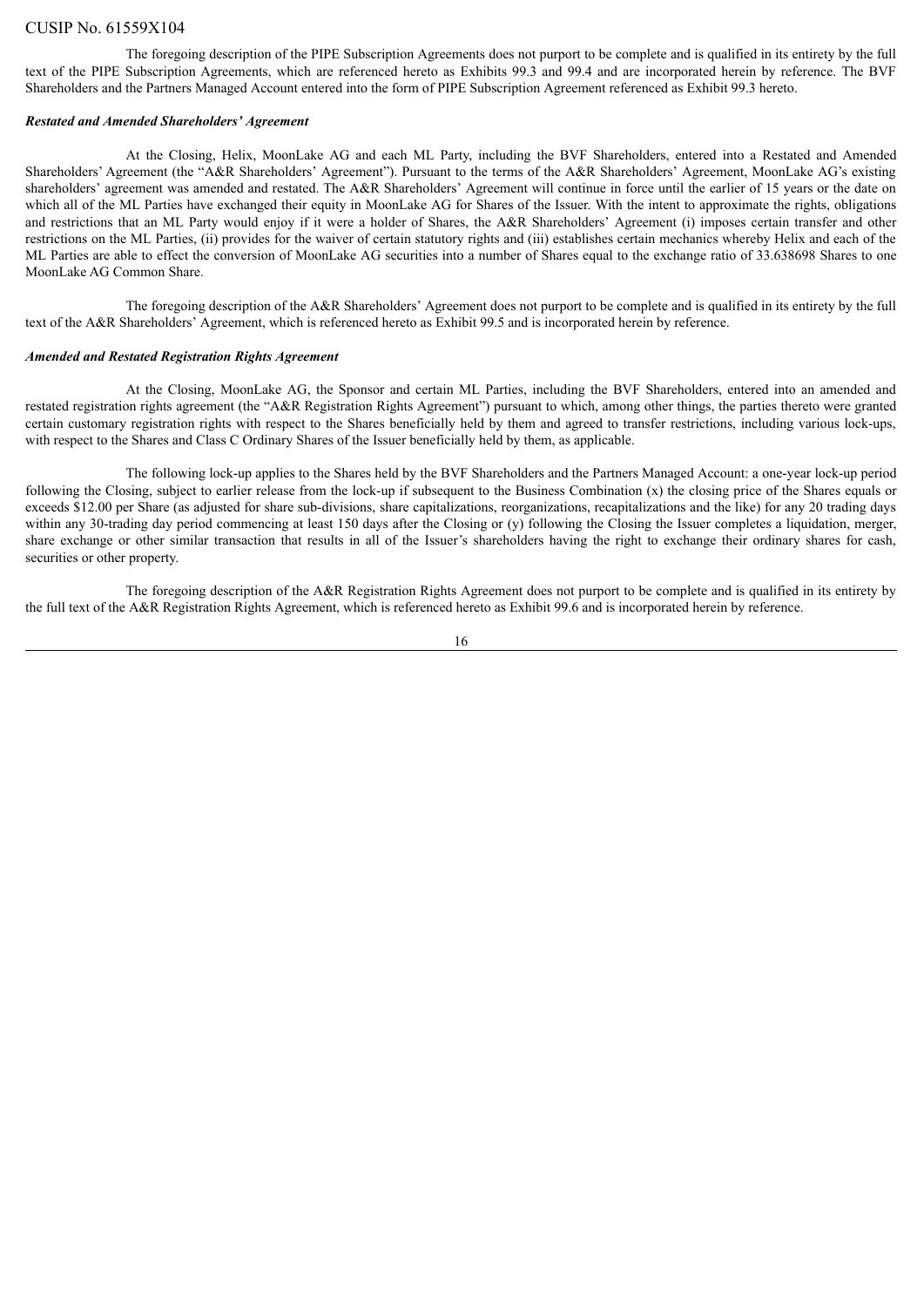Except in Mr. Loy's capacity as a director of the Issuer, no Reporting Person has any present plan or proposal which would relate to or result in any of the matters set forth in subparagraphs (a) - (j) of Item 4 of Schedule 13D except as set forth herein or such as would occur upon or in connection with completion of, or following, any of the actions discussed herein. The Reporting Persons intend to review their investment in the Issuer on a continuing basis. Depending on various factors including, without limitation, the Issuer's financial position, the Reporting Persons' investment strategies, the price levels of the Shares, conditions in the securities markets and general economic and industry conditions, the Reporting Persons may in the future take such actions with respect to their investment in the Issuer as they deem appropriate including, without limitation, engaging in additional communications with management and the Board, engaging in discussions with stockholders of the Issuer and others about the Issuer and the Reporting Persons' investment, making proposals to the Issuer concerning changes to the capitalization, ownership structure, Board structure (including Board composition) or operations of the Issuer, purchasing additional Shares, selling some or all of their Shares, engaging in short selling of or any hedging or similar transaction with respect to the Shares, or changing their intention with respect to any and all matters referred to in Item 4.

#### Item 5. Interest in Securities of the Issuer.

(a) The aggregate percentage of Shares reported owned by each person named herein is based on 36,925,639 Shares outstanding, which is the total number of Shares outstanding as of April 5, 2022, after giving effect to the Closing, as reported in the Issuer's Form 8-K filed with the Securities and Exchange Commission ("SEC") on April 11, 2022.

As of the date hereof, (i) BVF beneficially owned 11,265,678 Shares, representing percentage ownership of approximately 30.5% of the Shares outstanding, (ii) BVF2 beneficially owned 9,005,700 Shares, representing percentage ownership of approximately 24.4% of the Shares outstanding, (iii) Trading Fund OS beneficially owned 1,420,317 Shares, representing percentage ownership of approximately 3.9% of the Shares outstanding, and (iv) 59,589 Shares were held in the Partners Managed Account, representing percentage ownership of less than 1% of the Shares outstanding.

BVF GP, as the general partner of BVF, may be deemed to beneficially own the 11,265,678 Shares beneficially owned by BVF, representing percentage ownership of approximately 30.5% of the Shares outstanding.

BVF2 GP, as the general partner of BVF2, may be deemed to beneficially own the 9,005,700 Shares beneficially owned by BVF2, representing percentage ownership of approximately 24.4% of the Shares outstanding.

Partners OS, as the general partner of Trading Fund OS, may be deemed to beneficially own the 1,420,317 Shares beneficially owned by Trading Fund OS, representing percentage ownership of approximately 3.9% of the Shares outstanding.

BVF GPH, as the sole member of each of BVF GP and BVF2 GP, may be deemed to beneficially own the 20,271,378 Shares beneficially owned in the aggregate by BVF and BVF2, representing percentage ownership of approximately 54.9% of the Shares outstanding.

Partners, as the investment manager of BVF, BVF2, Trading Fund OS and the Partners Managed Account and the sole member of Partners OS, may be deemed to beneficially own the 21,751,284 Shares beneficially owned in the aggregate by BVF, BVF2 and Trading Fund OS and held in the Partners Managed Account, representing percentage ownership of approximately 58.9% of the Shares outstanding.

BVF Inc., as the general partner of Partners, may be deemed to beneficially own the 21,751,284 Shares beneficially owned by Partners, representing percentage ownership of approximately 58.9% of the Shares outstanding.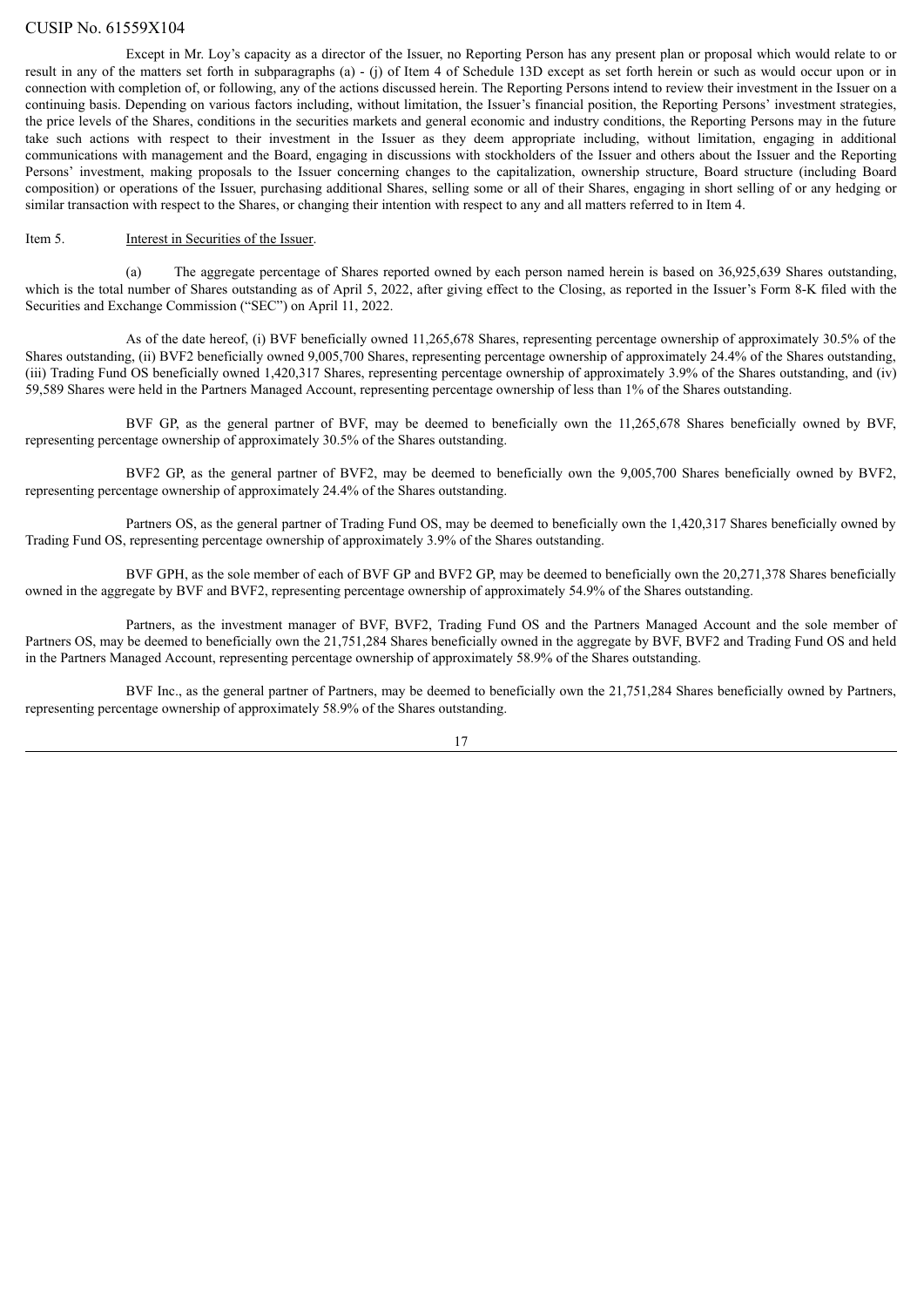Mr. Lampert, as a director and officer of BVF Inc., may be deemed to beneficially own the 21,751,284 Shares beneficially owned by BVF Inc., representing percentage ownership of approximately 58.9% of the Shares outstanding.

As of the date hereof, Mr. Loy does not beneficially own any securities of the Issuer.

(b) Each of BVF, BVF2 and Trading Fund OS shares with Partners voting and dispositive power over the Shares each such entity beneficially owns. BVF shares with BVF GP voting and dispositive power over the Shares beneficially owned by BVF. BVF2 shares with BVF2 GP voting and dispositive power over the Shares beneficially owned by BVF2. Each of BVF GP and BVF2 GP shares with BVF GPH voting and dispositive power over the Shares each such entity beneficially owns. Trading Fund OS shares with Partners OS voting and dispositive power over the Shares beneficially owned by Trading Fund OS. Partners, BVF Inc. and Mr. Lampert share voting and dispositive power over the 21,751,284 Shares they may be deemed to beneficially own with BVF, BVF GP, BVF2, BVF2 GP, Trading Fund OS, Partners OS, BVF GPH and held in the Partners Managed Account. Each of the Reporting Persons disclaims beneficial ownership of the Shares he or it does not directly own.

(c) Except for the transactions described in Item 3 and Item 4 above, the Reporting Persons have not entered into any transactions in the Shares during the past sixty days.

(d) No person other than the Reporting Persons is known to have the right to receive, or the power to direct the receipt of dividends from, or proceeds from the sale of, the Shares.

(e) Not applicable.

Item 6. Contracts, Arrangements, Understandings or Relationships With Respect to Securities of the Issuer.

Reference is made to the Business Combination Agreement, the Investment Agreement, the PIPE Subscription Agreements, the A&R Shareholders' Agreement and the A&R Registration Rights Agreement, each as defined and described in Item 4.

On April 18, 2022, the Reporting Persons entered into a Joint Filing Agreement in which the Reporting Persons agreed to the joint filing on behalf of each of them of statements on Schedule 13D with respect to securities of the Issuer to the extent required by applicable law. A copy of this agreement is attached hereto as Exhibit 99.7 and is incorporated herein by reference.

BVF GP and BVF2 GP are the general partners of BVF and BVF2, respectively, pursuant to their respective limited partnership agreements, which provide BVF GP and BVF2 GP with broad authority over the activities and assets of BVF and BVF2. Pursuant to such limited partnership agreements, BVF GP and BVF2 GP are entitled to allocations based on realized and unrealized gains on the respective assets of BVF and BVF2.

Partners is the sole member of Partners OS and the investment manager of BVF, BVF2 and Trading Fund OS pursuant to their respective investment management agreements which authorize Partners, among other things, to invest the funds of BVF, BVF2 and Trading Fund OS in the Shares and other securities and to vote, exercise or convert and dispose of such securities. Pursuant to such investment management agreements, Partners is entitled to receive fees based on assets under management and allocations based on realized and unrealized gains on such assets from each of BVF, BVF2 and Trading Fund OS.

Pursuant to investment management agreements with the Partners Managed Account, Partners and BVF Inc. have authority, among other things, to invest funds of the Partners Managed Account in the Shares and other securities and to vote, exercise or convert and dispose of such securities. Pursuant to such investment management agreements, Partners and BVF Inc. receive fees based on realized and unrealized gains thereon.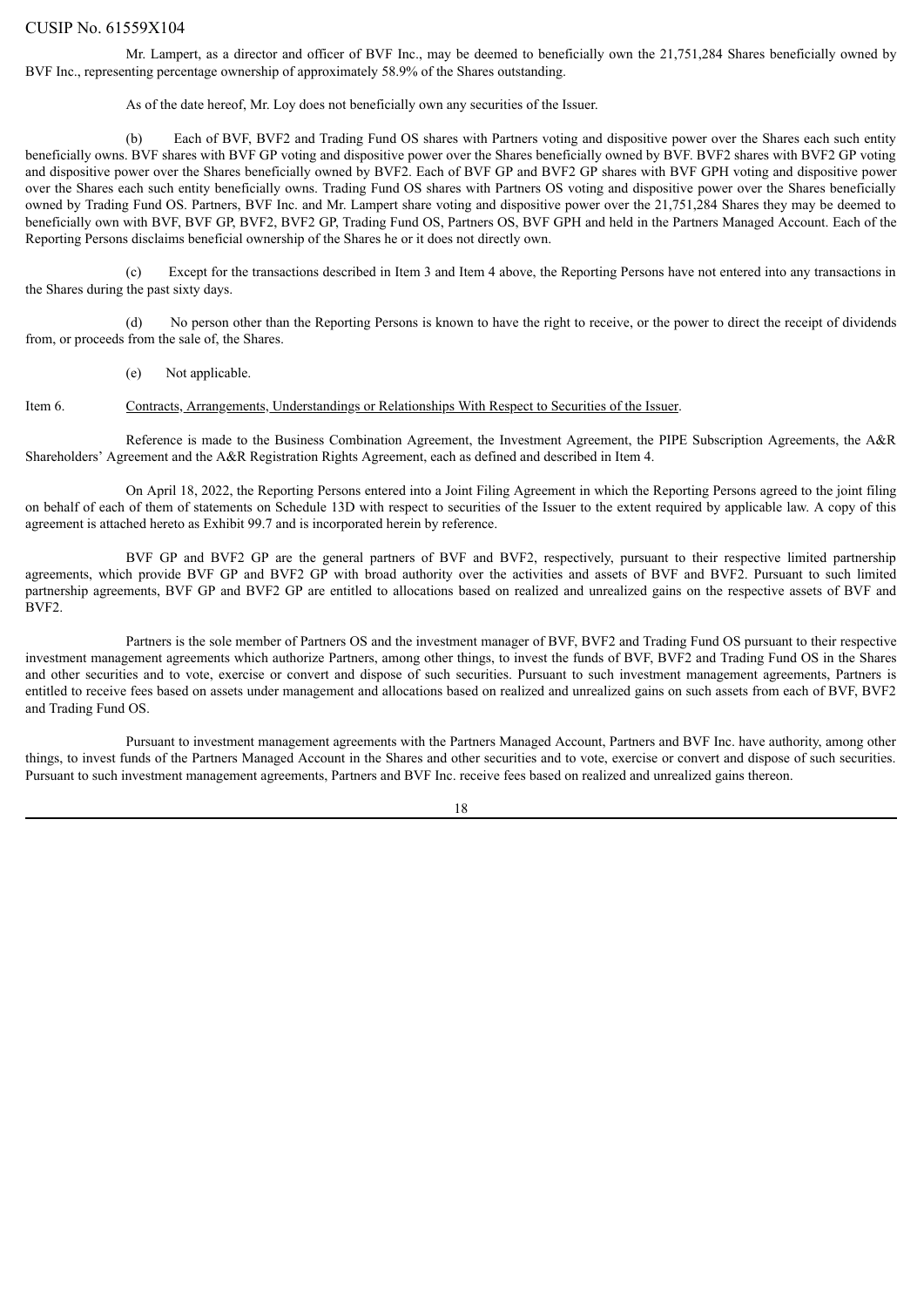Pursuant to an agreement between Mr. Loy and Partners, Mr. Loy is obligated to transfer to Partners the economic benefit, if any, he receives upon the sale of any securities of the Issuer he receives in his capacity as a director of the Issuer.

Other than as described herein, there are no contracts, arrangements, understandings or relationships among the Reporting Persons, or between the Reporting Persons and any other person, with respect to the securities of the Issuer.

#### Item 7. Material to be Filed as Exhibits.

- 99.1 Business Combination Agreement, dated as of October 4, 2021, by and among Helix Acquisition Corp., MoonLake Immunotherapeutics AG, the existing shareholders and option rights holders of MoonLake Immunotherapeutics AG, Helix Holdings LLC, and Matthias Bodenstedt (incorporated by reference to Exhibit 2.1 of the Issuer's Form 8-K, filed with the SEC on October 4, 2021).
- 99.2 Investment Agreement, dated as of October 4, 2021, by and among Helix Acquisition Corp., MoonLake Immunotherapeutics AG and the existing shareholders and option rights holders of MoonLake Immunotherapeutics AG (incorporated by reference to Exhibit 10.1 of the Issuer's Form 8-K, filed with the SEC on October 4, 2021).
- 99.3 Form of Subscription Agreement, dated as of October 4, 2021 (incorporated by reference to Exhibit 10.3 of the Issuer's Form 8- K, filed with the SEC on October 4, 2021).
- 99.4 Form of Subscription Agreement, entered into in March and April 2022 (incorporated by reference to Exhibit 10.7 of the Issuer's Form 8-K, filed with the SEC on April 11, 2022).
- 99.5 Amended and Restated Shareholders' Agreement, dated as of April 5, 2022, by and among MoonLake Immunotherapeutics, MoonLake Immunotherapeutics AG and the investors signatory thereto (incorporated by reference to Exhibit 10.2 of the Issuer's Form 8-K, filed with the SEC on April 11, 2022).
- 99.6 Amended and Restated Registration Rights Agreement, dated as of April 5, 2022, by and among MoonLake Immunotherapeutics, Helix Holdings LLC and the holders signatory thereto (incorporated by reference to Exhibit 10.5 of the Issuer's Form 8-K, filed with the SEC on April 11, 2022).
- 99.7 Joint Filing Agreement by and among Biotechnology Value Fund, L.P., BVF I GP LLC, Biotechnology Value Fund II, L.P., BVF II GP, LLC, Biotechnology Value Trading Fund OS LP, BVF Partners OS Ltd., BVF GP Holdings LLC, BVF Partners L.P., BVF Inc., Mark N. Lampert and Spike Loy, dated April 18, 2022.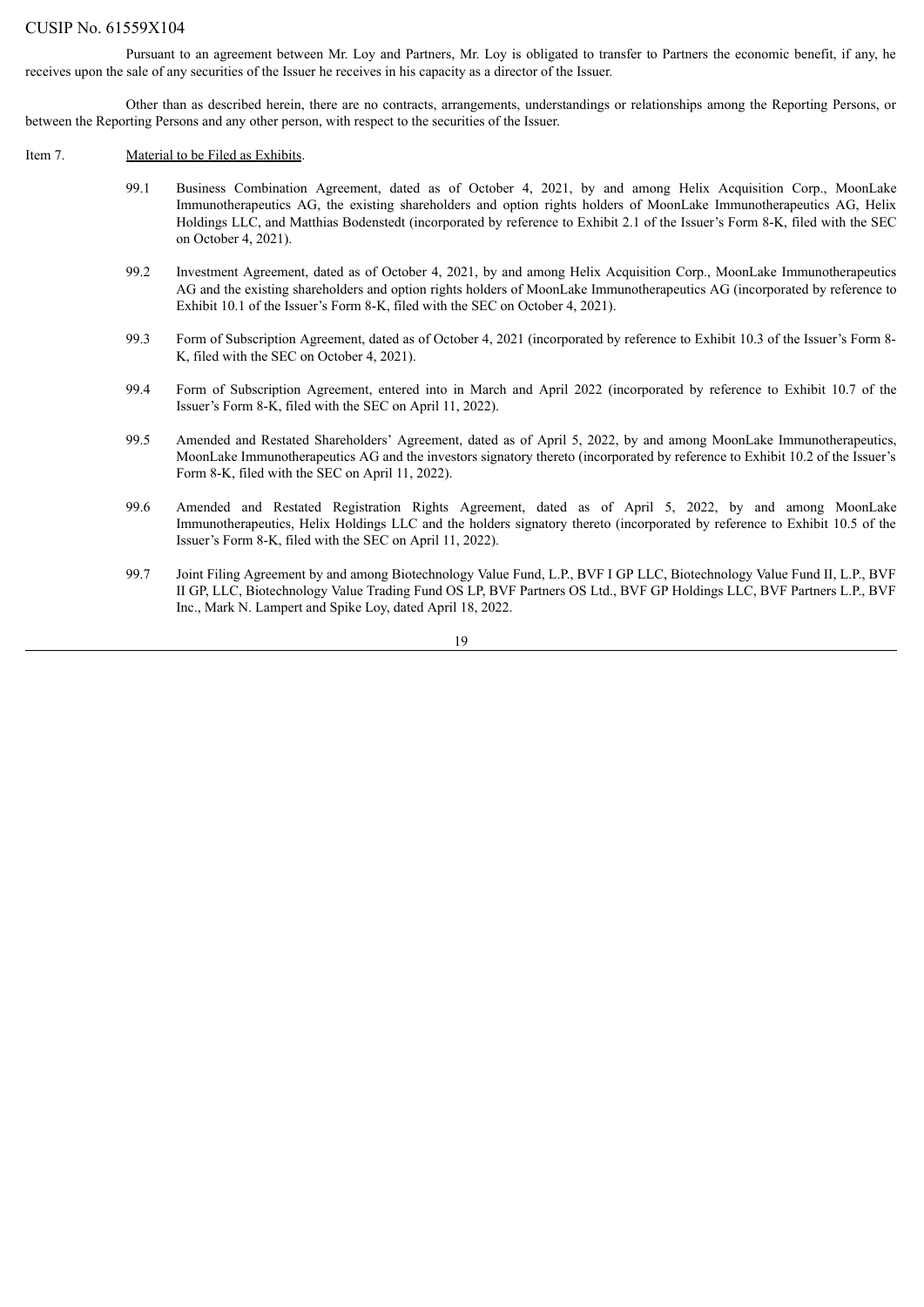### SIGNATURES

After reasonable inquiry and to the best of his or its knowledge and belief, each of the undersigned certifies that the information set forth in this statement is true, complete and correct.

Dated: April 18, 2022

- By: BVF I GP LLC., its general partner By: BVF Partners L.P., its investment manager
- By: /s/ Mark N. Lampert Mark N. Lampert By: /s/ Mark N. Lampert By: /s/ Mark N. Lampert Chief Executive Officer Mark N. Lampert

# BVF I GP LLC

By: /s/ Mark N. Lampert Mark N. Lampert By: /s/ Mark N. Lampert Chief Executive Officer Mark N. Lampert

#### BIOTECHNOLOGY VALUE FUND II, L.P.

- By: BVF II GP LLC, its general partner
- By: /s/ Mark N. Lampert Mark N. Lampert By: /s/ Mark N. Lampert Chief Executive Officer Mark N. Lampert

# BVF II GP LLC

- By: /s/ Mark N. Lampert Mark N. Lampert By: /s/ Mark N. Lampert By: /s/ Mark N. Lampert Chief Executive Officer Mark N. Lampert
- BVF PARTNERS OS LTD.
- By: BVF Partners L.P., its sole member MARK N. LAMPERT
- By: BVF Inc., its general partner
- By: /s/ Mark N. Lampert /s/ Spike Loy Mark N. Lampert SPIKE LOY President

# BIOTECHNOLOGY VALUE FUND, L.P. BIOTECHNOLOGY VALUE TRADING FUND OS LP

- 
- By: BVF Inc., its general partner
- 

President

# BVF GP HOLDINGS LLC

Chief Executive Officer

# BVF PARTNERS L.P.

- By: BVF Inc., its general partner
- President

#### BVF INC.

- - President

/s/ Mark N. Lampert